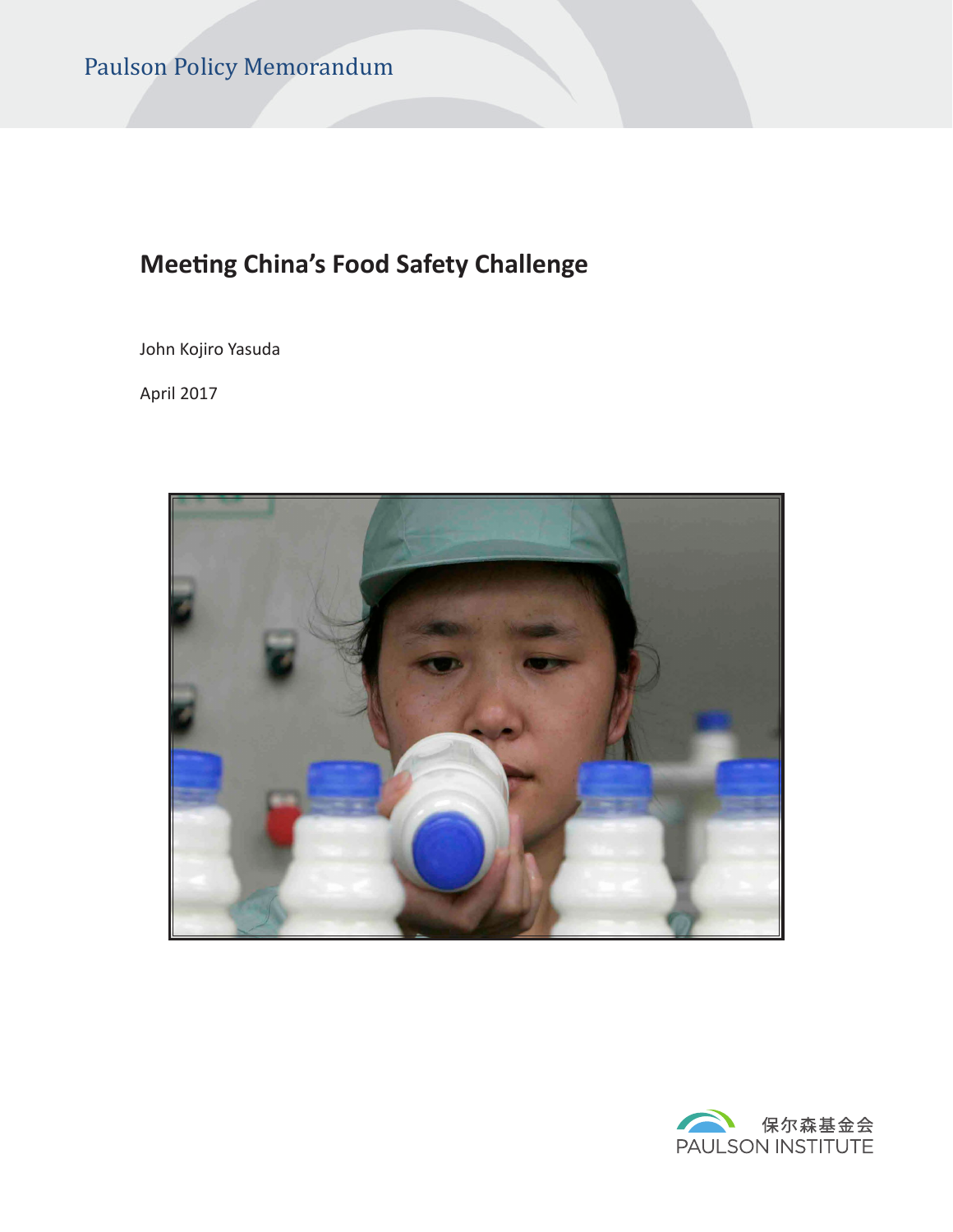### **About the Author**

#### **John Kojiro Yasuda**

John Kojiro Yasuda is assistant professor in the Department of East Asian Languages and Cultures at Indiana University's School of Global and International Studies (SGIS). He specializes in contemporary Chinese politics. Yasuda's research includes the study of regulatory reform in developing countries, governance, and the politics of institutional integration. He has published articles in the *Journal of Politics*, *Regulation & Governance,* and *The China Quarterly*. His book, *On Feeding the Masses*, which examines the political roots of China's food safety crisis, is forthcoming from Cambridge University Press. Prior to joining SGIS, Yasuda was a postdoctoral fellow at the University of Pennsylvania's Center for the Study of Contemporary China. He received his PhD in Political Science from the University of California, Berkeley, an MPhil in Comparative Government from Oxford University, and his BA in Government from Harvard University.

Cover Photo: Reuters/Aly Song

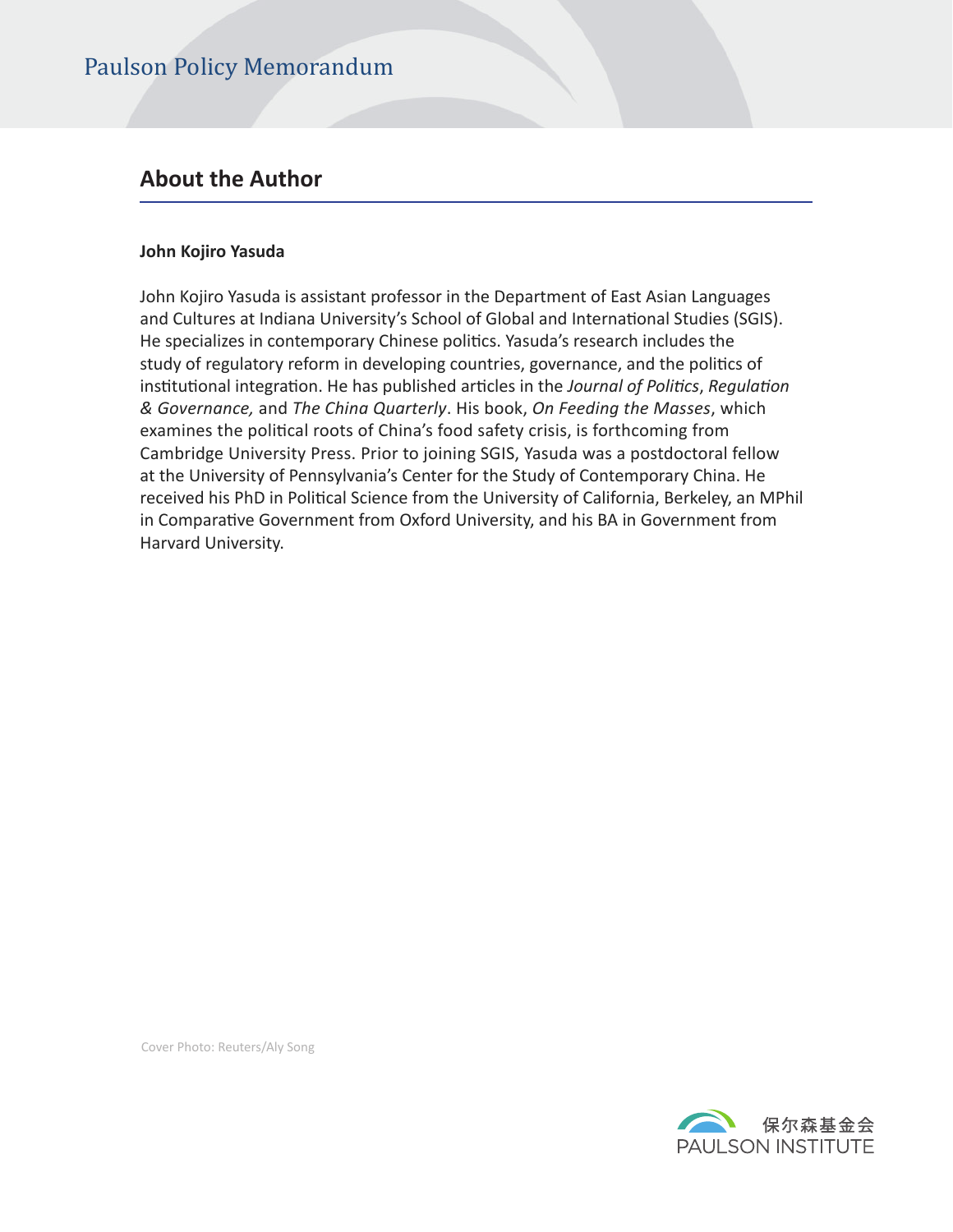### **Introduction**

W ith over 240 million farmers,<br>one million processors, and<br>many millions of distributors,<br>China has struggled to develop a one million processors, and many millions of distributors, China has struggled to develop a national food safety regime that can effectively integrate diverse interests within a common framework of governance. Interviews with Chinese food safety experts reveal a system in disarray. Despite concerted state efforts to fix it, microbiological hazards remain unchecked, supply chain management is

weak, and policies are uncoordinated across disparate levels of government.

The number China Consumer

of adulterated food complaints recorded by the Association in

2011 increased by 22 percent from 2010.<sup>1</sup> Chinese statistics artificially defate the number of poisonings and inflate food inspection pass rates, yet a recent survey conducted by the Pew Research Center shows that in 2012 41 percent of respondents identified food safety as a "serious problem"—up from just 12 percent in 2008.<sup>2</sup> Food safety now represents one of the top three governance concerns of China's population, along with inequality and corruption.

Why is China's food safety system failing and, indeed, becoming worse?

This policy memorandum argues that China's safety-related food failures are a result of the challenges of governing a system of such massive scale.

In large-scale systems, such as China's, regulators must harmonize local best practices with national standards, coordinate actors in diverse global



Photo: Flickr/Mitch Altman

supply chains, and navigate jurisdictional complexity within a farfung bureaucracy. In effect, China's challenge is to develop a coherent governance framework in a large,

heterogeneous context—one in which regulators must routinely make tradeoffs affecting feasibility, policy design and the applicability of policy to diverse local conditions. Their choices may well solve some problems but invariably create new ones.<sup>3</sup>

To be sure, all countries face these challenges in policymaking. But in China, the trade-offs are more pronounced because of the country's sheer size and complexity. This memorandum

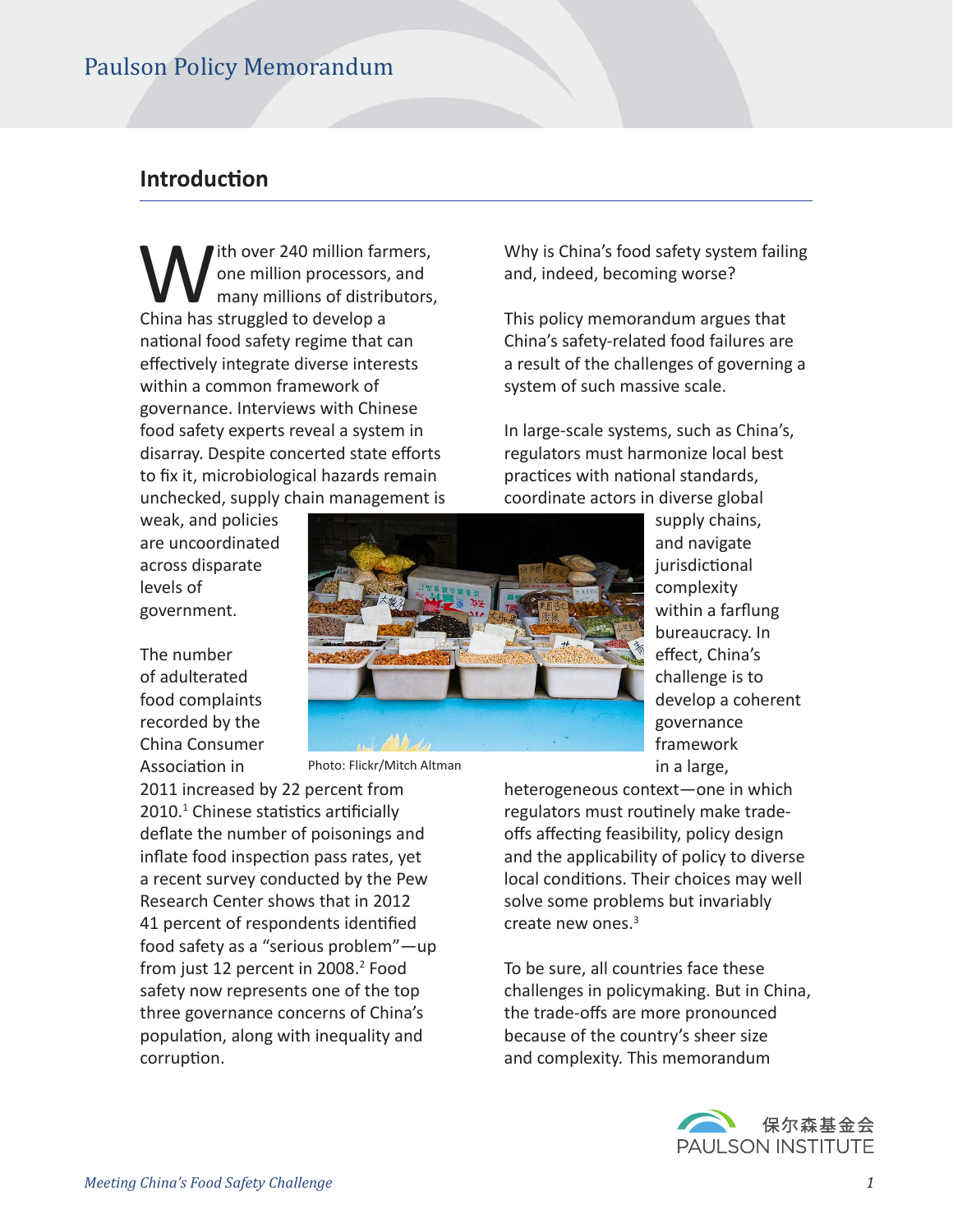contends, therefore, that the Chinese state's overreliance on straightforward centralization or decentralization (rather than the more complex federal approach we see in other countries) to address regulatory crises exacerbates these difficult trade-offs. $4$ 

China faces a situation where its system must simultaneously provide for exacting standardization (which, in turn, requires high levels of centralization) while also accommodating the extensive local diversity of food production (which requires high levels of decentralization). Thus China's food safety problem portends a new dynamic in central–local relations: neither centralization nor decentralization is sufficient to address the problem of scale. For instance, a decentralized strategy without the strong coordinating hand of the center will fuel continued interprovincial disputes; yet a centralized approach to food safety, by contrast, will be too disconnected from local food safety realities.

In short, the scale and complexity of the food safety challenge implies the need for a new multilevel division of labor in China between Beijing and local governments to assure more effective and efficient regulatory control.

China's food safety system shares many of the pathologies of scale experienced in other regulatory systems, such as the European Union (EU), the United States (US), and India, which also are characterized by stretched regulatory

capacity, mismatched standards between political sub-units, and principal-agent problems between the central government and the periphery.<sup>5</sup> But China difers from these other large polities in some important ways.

For one thing, China's production base is more extensive and less developed than its Western counterparts.<sup>6</sup> Chinese production practices vary significantly from province to province when compared to the EU and the US.<sup>7</sup> Moreover, unlike these other large-scale systems, China lacks a federal framework that would provide a clearer template for regulatory integration among diverse localities.<sup>8</sup>

Not surprisingly, China has struggled to develop a food safety management strategy that can cope with the country's sheer scale. One result is that China's food safety regulatory system has evolved largely as a reaction to recurrent crises. An ad hoc mix of centralizing and decentralizing policies has emerged, but these often end up at cross-purposes, further fuelling regulatory conficts.

This policy memorandum focuses on the four dominant strategies currently being employed in China's food safety system, all of which have produced lackluster results: (1) the use of coordination bodies, (2) locally directed model production bases (MPB), (3) top-down food safety propaganda and mobilization campaigns, and (4) regulatory segmentation that has created a less than coherent system.

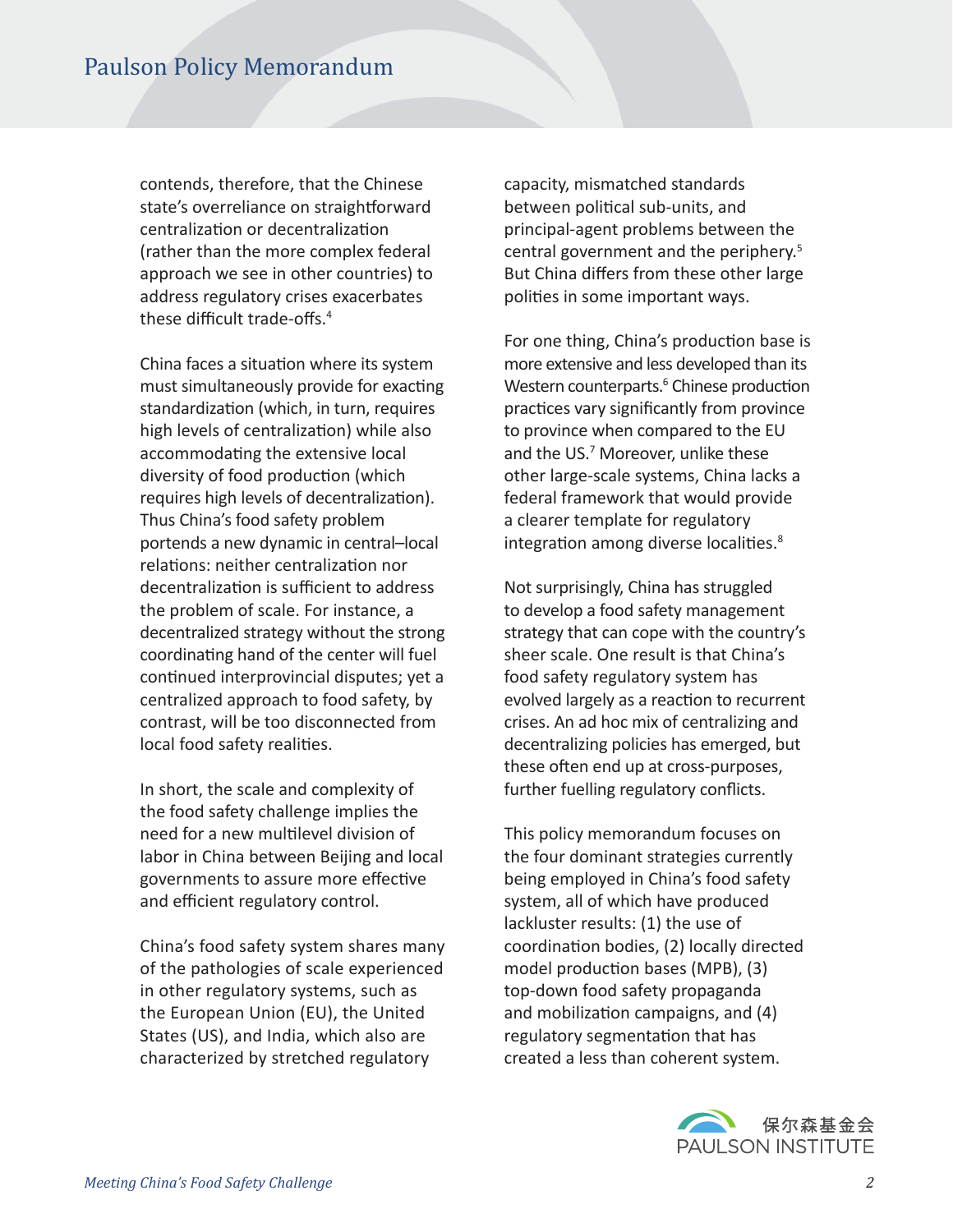Each policy is encountering diferent challenges: for the coordination bodies, the problem is an unclear template for regulatory coordination; for the MPBs, it is integration with a nationally coherent strategy and standardization program; for the campaigns, the principal shortcoming is poor institutionalization; and for regulatory segmentation, the problem is the narrow applicability of policies.

The memo first examines the factors that are fueling China's food safety crisis, putting the emphasis on the problem of scale. It then turns to each of the four dominant food safety policies the state has employed, offering a critical view of the recent history of implementation and effectiveness. Finally, it offers some policy recommendations for China to improve its regulatory system for food safety.

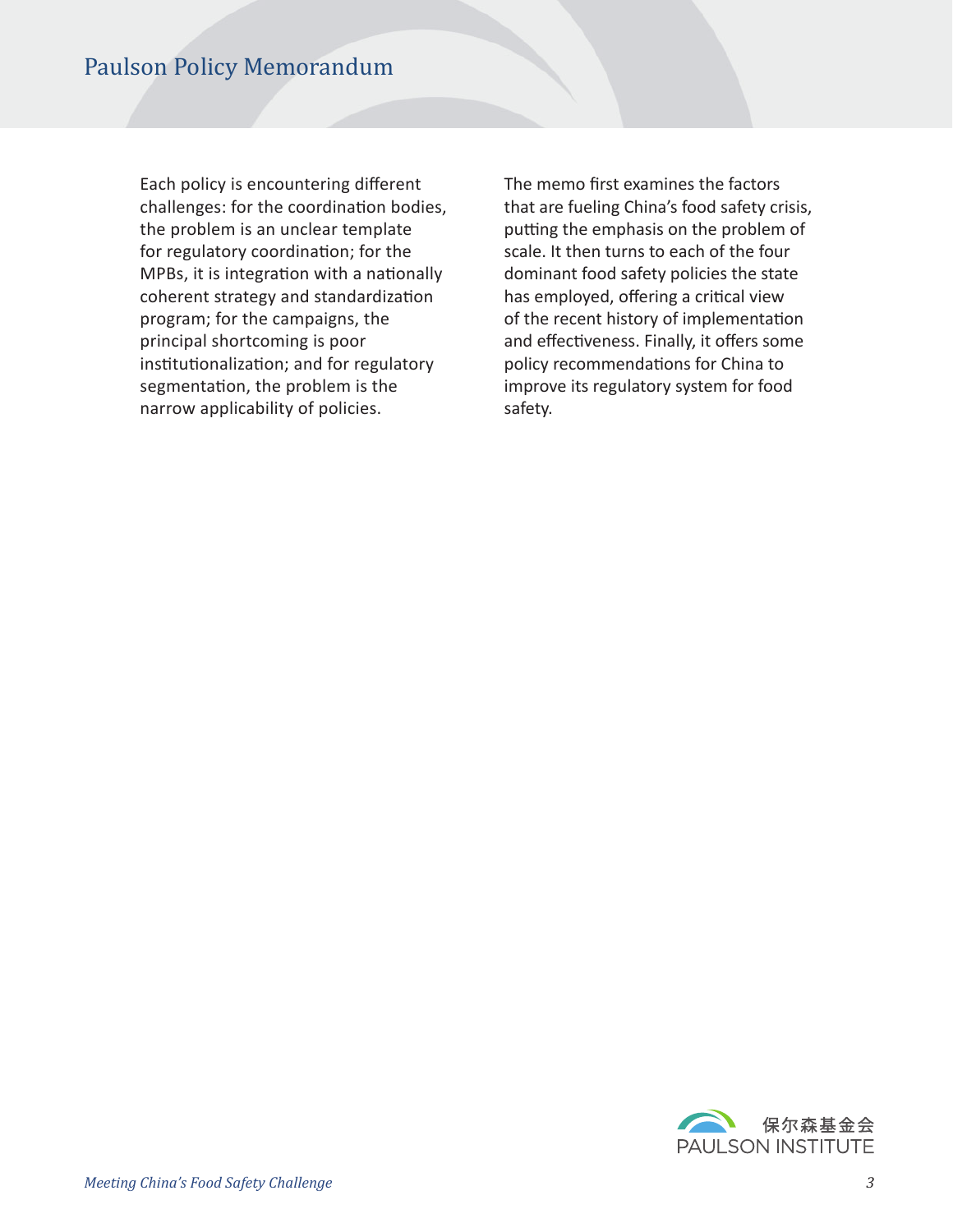# **The Anatomy of China's Food Safety Crisis**

opular media accounts regularly assert that China's food safety problems are due to a lack of political will or insufficient investment in food safety. Yet recent reforms suggest otherwise. In the last ten years, the Chinese state has actually spent the equivalent of more than \$800 million to upgrade monitoring facilities, build laboratories, and hire more food safety personnel.<sup>9</sup>

Alarmed by the increasing social unrest that has resulted from widespread food contaminatons, both central and local officials are highly wary of the potential for massive food safety-related

protests. That means they have strong political incentives to address food safety issues. And global scandals involving

Chinese products shipped abroad have placed additonal pressure on central government officials to ensure that China is not exporting its regulatory problems.<sup>10</sup>

One result is that China has revised its performance evaluation system to severely punish officials for mass food poisonings. The State Council, China's cabinet, has created two special commissions led by senior leaders to address food safety issues.<sup>11</sup> And in 2013, the central government established a

*The sheer size of China's bureaucracy results in weak monitoring practices that, in turn, give rise to corruption and other pathologies of governance.*

newly re-vamped China Food and Drug Administration (CFDA).<sup>12</sup>

Most critiques of China's food safety failure focus on run-of-the-mill governance problems. Some highlight the pervasive role of corruption in eroding the food regulation system, not least because of collusion between officials and local entrepreneurs who seek to circumvent standards and monitoring, the buying of safety certifications, and the manipulation of food safety audit reports.<sup>13</sup> Others emphasize weak media oversight in China, or the still underdeveloped role of courts in tort liability as root causes

for China's food safety problems.<sup>14</sup>

Still other critiques focus on the problematic role of independent

regulatory agencies in an authoritarian state, fragmentation of the food safety bureaucracy, and local obstruction that resists centralized authority.<sup>15</sup> More broadly, it has been observed that a general lack of social trust contributes to an environment of non-compliance.<sup>16</sup>

This memo does not suggest that China's food safety problems have nothing to do with corruption, a lack of state capacity, or weak social trust. But it aims to highlight another, often overlooked dimension—scale—as

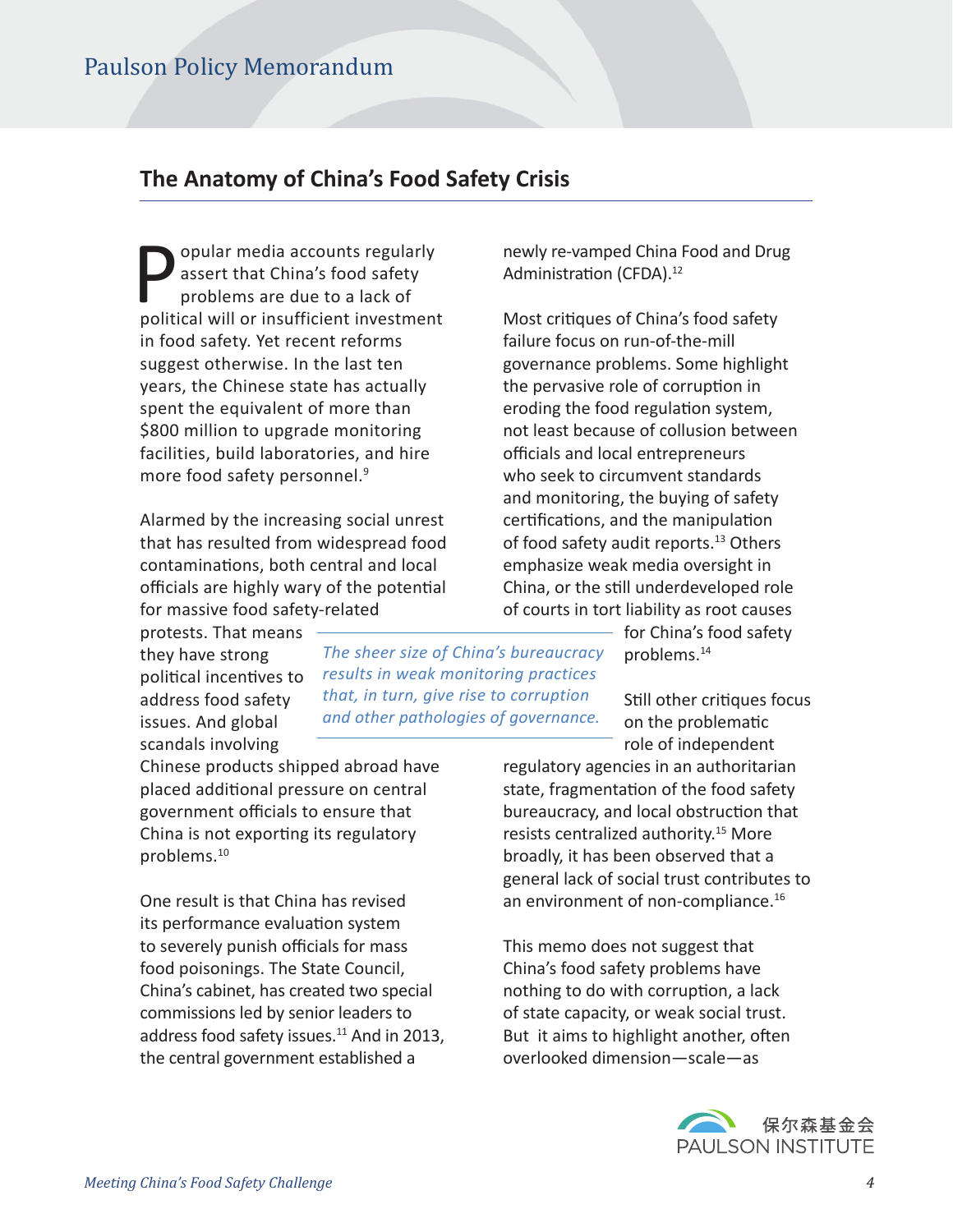another reason for China's food safety failures. The sheer size of China's bureaucracy results in weak monitoring practices that, in turn, give rise to corruption and other pathologies of governance. Production practices vary significantly across the country, owing to the immense number of producers and diferences in geography, climate, and socio-economic conditions. As a result, Chinese food producers often disregard central policies that do not comport with local production realities.

Similarly, the very lack of state capacity in food safety also stems in part from China's sheer scale. The simple additon of even a single layer of bureaucracy in an already large system can lead to an exponential increase in personnel and substantial distortions and delays.<sup>17</sup>

During the 1980s, the Chinese government pushed forward a series of initatves to develop the infrastructure for new markets that dramatically altered the scale of production and ultmately led to the emergence of new regulatory risks. Prior to the 1980s, China faced constant food shortages.<sup>18</sup> So in an effort to stimulate productivity and innovaton in the food sector, food production was decentralized to local governments, spurring local investment in food processing.<sup>19</sup>

By 1990, the food industry was the third largest industrial sector in China, valued at 144.7 billion yuan (\$21.7 billion); in 2001, industrial output of

food was valued at 954.6 billion yuan (\$143.2 billion).<sup>20</sup> Millions of small farmers co-exist in China with so-called dragonhead enterprises, the large-scale agricultural companies that emerged in the mid-1990s as part of a government effort to industrialize the agricultural sector.<sup>21</sup> In 1996, there were only 5,381 such frms, but this number had grown to over 61,286 by 2006.<sup>22</sup>

As supply chains lengthened and became more complex, China's food safety problems were also transformed. Previously, food safety issues were localized and related to questions of hygiene, the accidental misuse of pesticides, and unsanitary conditions in restaurants.<sup>23</sup> However, intense market competition and weak monitoring practices, coupled with a thin commitment to food safety, soon led to the emergence of new food safety problems. Natonwide scandals involving deliberate food adulteration, the insertion of illegal additives in food, the production of fake food, and the use of pesticides as food preservatives became more common.<sup>24</sup> These new problems necessitated a fundamental restructuring of China's food safety system.

In this context, a nascent, but still fragmented, regulatory "system" began to take form in the 1990s. As administrative reforms in the broader economy decoupled food production from the state-owned enterprise system, regulatory control began to concentrate in particular nodes in China's vast state bureaucracy.

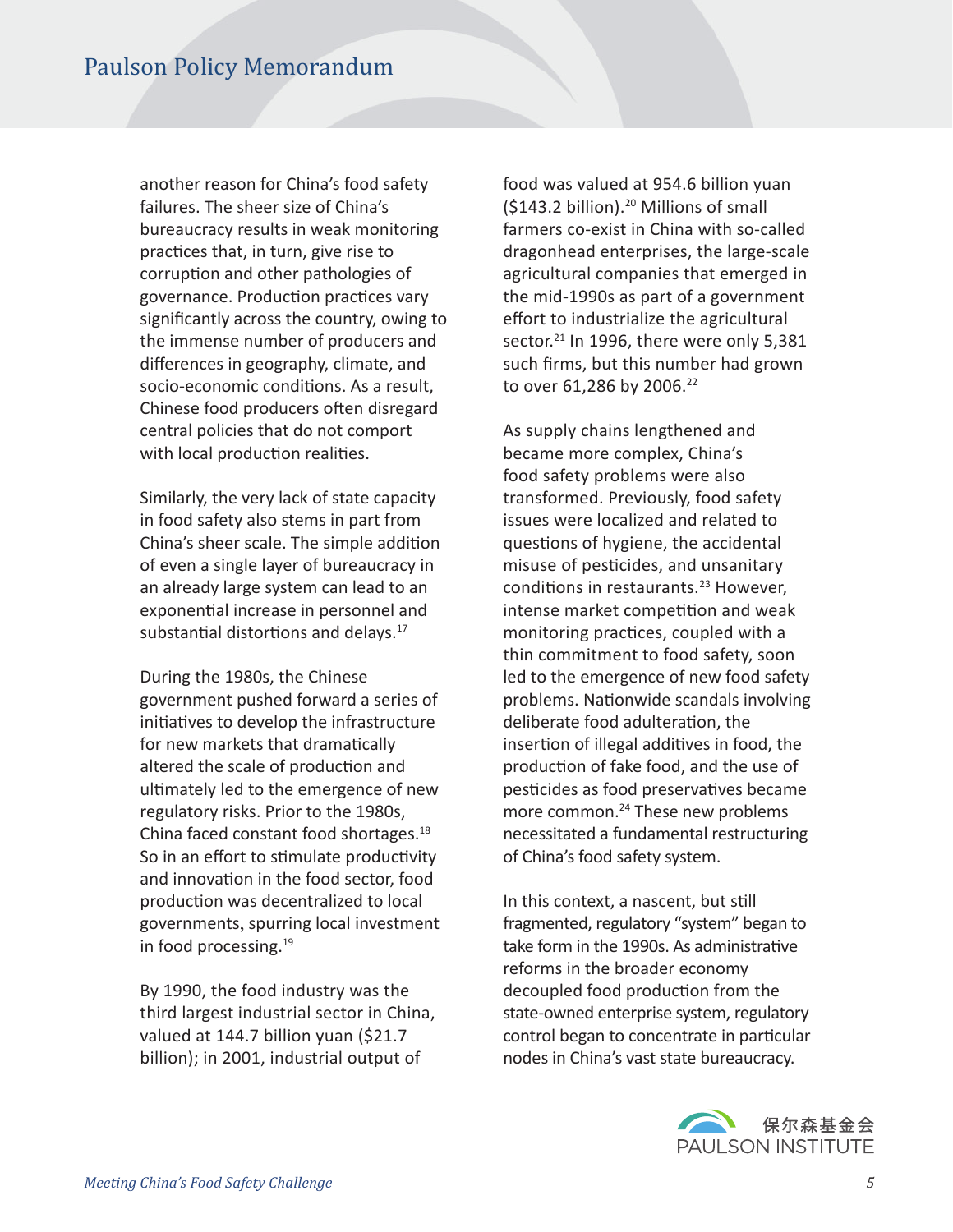Regulatory authority for food safety was shared between the Ministry of Health, the Ministry of Agriculture, the General Administration of Quality Supervision, Inspection and Quarantine (AQSIQ), the Ministry of Commerce, the State Administration of Industry and Commerce, and a host of other agencies involved in the diferent stages of food production and distribution.

This fragmented system, populated by so many responsible agencies, led to serious gaps in regulatory management, conflicting standards, and bureaucratic turf wars across levels of the Chinese government—for example, between

ministries, as well as among various localities. Beginning in the early 2000s, Beijing moved forward with major

*This fragmented system, populated by so many responsible agencies, led to serious gaps in regulatory management, confictng*  standards, and bureaucratic turf wars.

reforms to re-design China's inadequate food safety system to cope with the new realites of China's increased scale of production.

The notion that China would need to manage the problem of scale has fgured into its policymaking process in several ways: First, regulators must evaluate the feasibility of policies in terms of their cost and ease of implementation, taking into account the urgency of the food safety problem. Instead of undertaking a tortuous process of institution building, it may be more cost-effective and timely to simply launch a food safety campaign as a way to efect compliance among large

numbers of producers. But these ad hoc remedies cannot be a substitute for more enduring institutional solutions, and that has certainly been the case in China.

Second, regulators must consider oftenconflicting goals when they design policies that aim to manage the problem of scale. A centralized approach to food safety, for example, may well streamline governance, but it can also fail to integrate local regulatory bodies into a common food safety enforcement program. Conversely, designing a more decentralized system may well improve the fit between regulations, on the one hand, and local food production, on the other, but

> not cohere into a standardized system of national regulation.

Third, Chinese regulators must

assess whether broad-based solutions to food safety problems in the country are practicable, given the problems of geographic and industrial scale. Can a policy be applicable to every producer, or only to a specialized subset of elite processors? That is the sort of question that Chinese policy designers in the food safety area must regularly confront.

Because of these many trade-ofs, the development of China's national food safety system has been a contested political process about how best to manage the problem of scale. How do regulators assess policy feasibility, design, and broad-based applicability

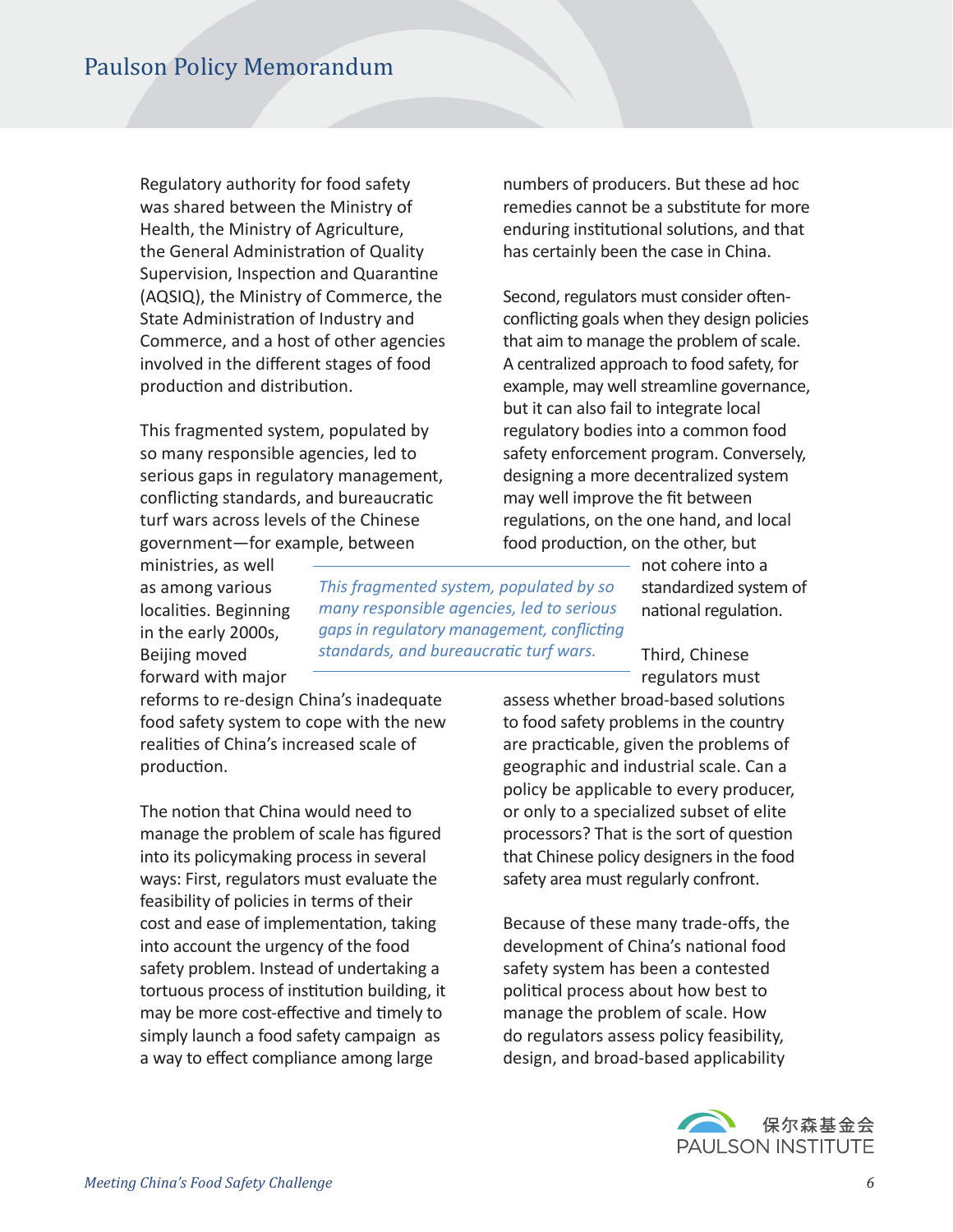in the management of scale? Often, this has been driven by technocratic concerns, not economic interests. But technocratic disagreements do not preclude fierce political contestation and disagreement. Some technocrats may prefer certain approaches based on cost and ease of implementation. Others may debate the effectiveness of those policy designs. Still others may question whether a given solution can actually serve as part of a national, broad-based system of regulation.

In China, this complex political process around food safety has led to a mix of centralizing and decentralizing policies that have so far failed to integrate conflicting regulatory interests to effectively manage scale. In



Photo: Flickr/Tom Booth

fact, because of the politics that have emerged around these various tradeoffs, regulatory tensions have led to a breakdown in coordination and a failed food safety system in China.

#### *Centralizaton and Coordinaton*

Following an infant formula scandal in Fuyang, Anhui province in 2003, China's first major food safety initiative involved the development and strengthening of central-level coordination bodies.<sup>25</sup> "Coordination" (xietiao) entails setting

annual work plans for ministries involved in food safety, facilitating communication between different ministries and levels of government, and resolving disputes arising from bureaucratic turf wars.

How does this work in practice? A central coordinating unit creates a single reference point for the system, and then addresses the scale problem by reducing administrative complexity, streamlining accountability, and setting clear regulatory goals. When faced with overwhelming

> iurisdictional complexity, local obstructionism, and a morass of complex standards and rules, the centralization of regulatory control by using a coordinating body, in effect, means that China has chosen to prioritze standardization over

institutional diversity. It is important to note that the coordinating body initiative does not require a complete overhaul of the pre-existing system, but seeks to place one bureaucratic actor in a leading role.

And this appeared for a tme to be what China was doing in its food safety system. Since the early 2000s, China has created several such coordination bodies to establish centralized control over its fragmented food safety bureaucracy. In 2003, the State Food and Drug Administration (SFDA) was

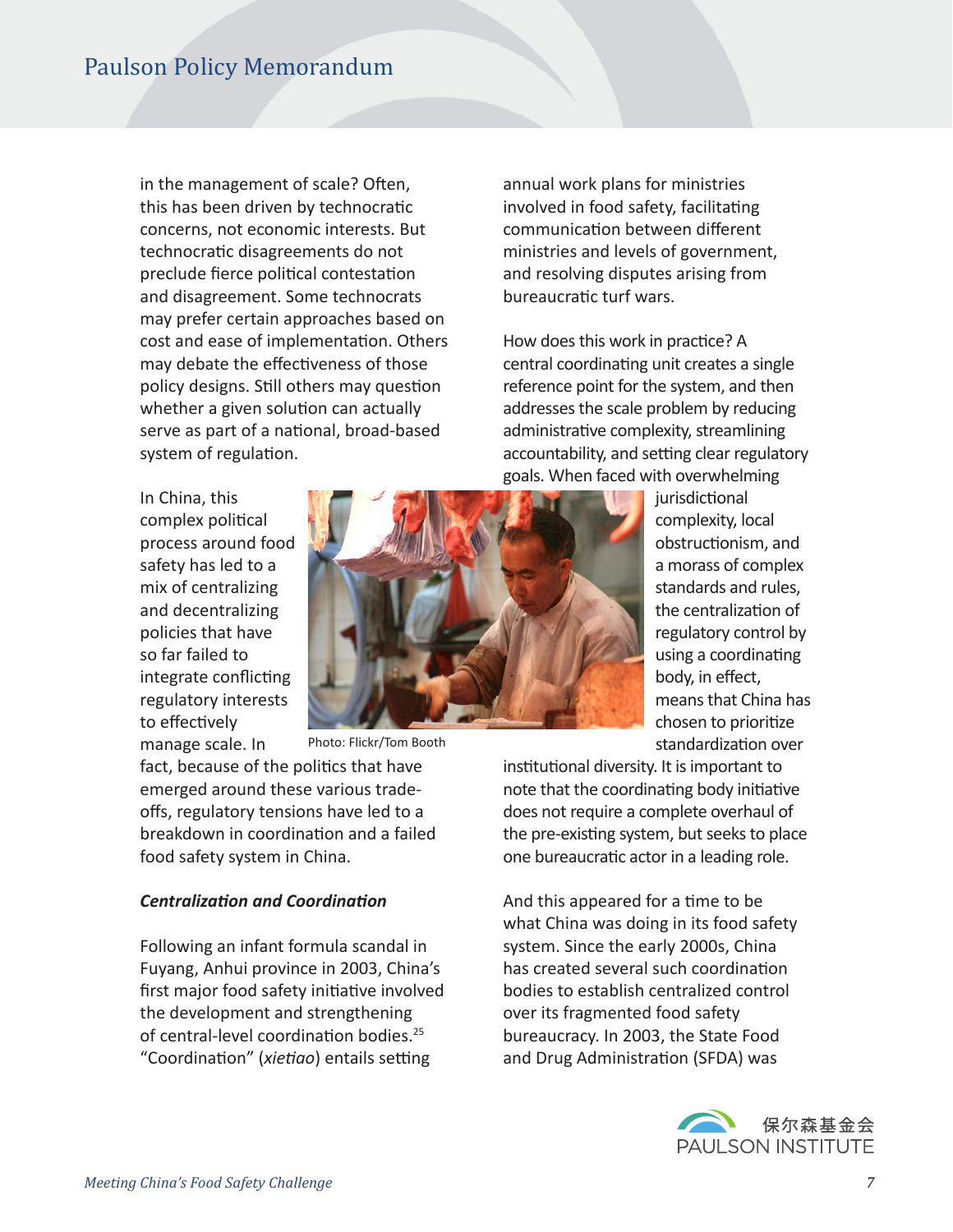formed to coordinate China's food safety regulatory bodies by reinforcing hierarchical control and coordinating local food safety enforcement across multiple agencies.

But then, owing to a series of failures involving information flow, bureaucratic competition, and corruption, the SFDA was swept away in favour of other coordinating bodies.<sup>26</sup> In 2007, the State Council formed a special commitee to address food safety challenges led by Vice Premier Wu Yi. Then, in 2009, the Ministry of Health was designated as the *new* lead ministry in charge of coordinating regulatory activity.

Later, in 2010, a National Food Safety Commission was established and led by then-Vice Premier Li Keqiang, which would lead food safety commitees (FSC) established at each level of government to coordinate regulatory activities. The newest coordination body, the CFDA, was created in 2013, and reports indicate that the agency will likely face similar challenges in establishing its authority.

During this process, the central government in Beijing made a strong push to establish coordinating bodies at each level of government. In a series of food safety notifications, plans, and circulars, local governments were instructed by the central government to form "leading small groups" and "coordinating bodies." Food safety authorities were to develop "organizational strength and leadership" and set "clear responsibility arrangements" through coordinating bodies.

In the central government's annual assessment of food safety work at the provincial level in 2011, 70 out of the 100 points were about achievement of regulatory coordination and the restructuring of food safety management in line with central policy aims (see Figure 1). This mandate is echoed in county-level assessments of food safety management at the township level, through which the formation of an operating food safety coordinating body represented 50 out of 100 points (see Figure 2).<sup>27</sup>

| <b>Evaluation Item</b>                      | <b>Points</b> |
|---------------------------------------------|---------------|
| Organization and system building            | 15            |
| Government restructuring measures           | 55            |
| Develop corporate responsibility            | 20            |
| Effect of government restructuring measures | 10            |
| Extra credit                                | 10            |
| Penalties (major food safety incident)      | $-20$         |

#### **Figure 1. Provincial Food Safety Evaluaton Point Allocaton**

Sources: Provincial food safety document from author's personal collection.

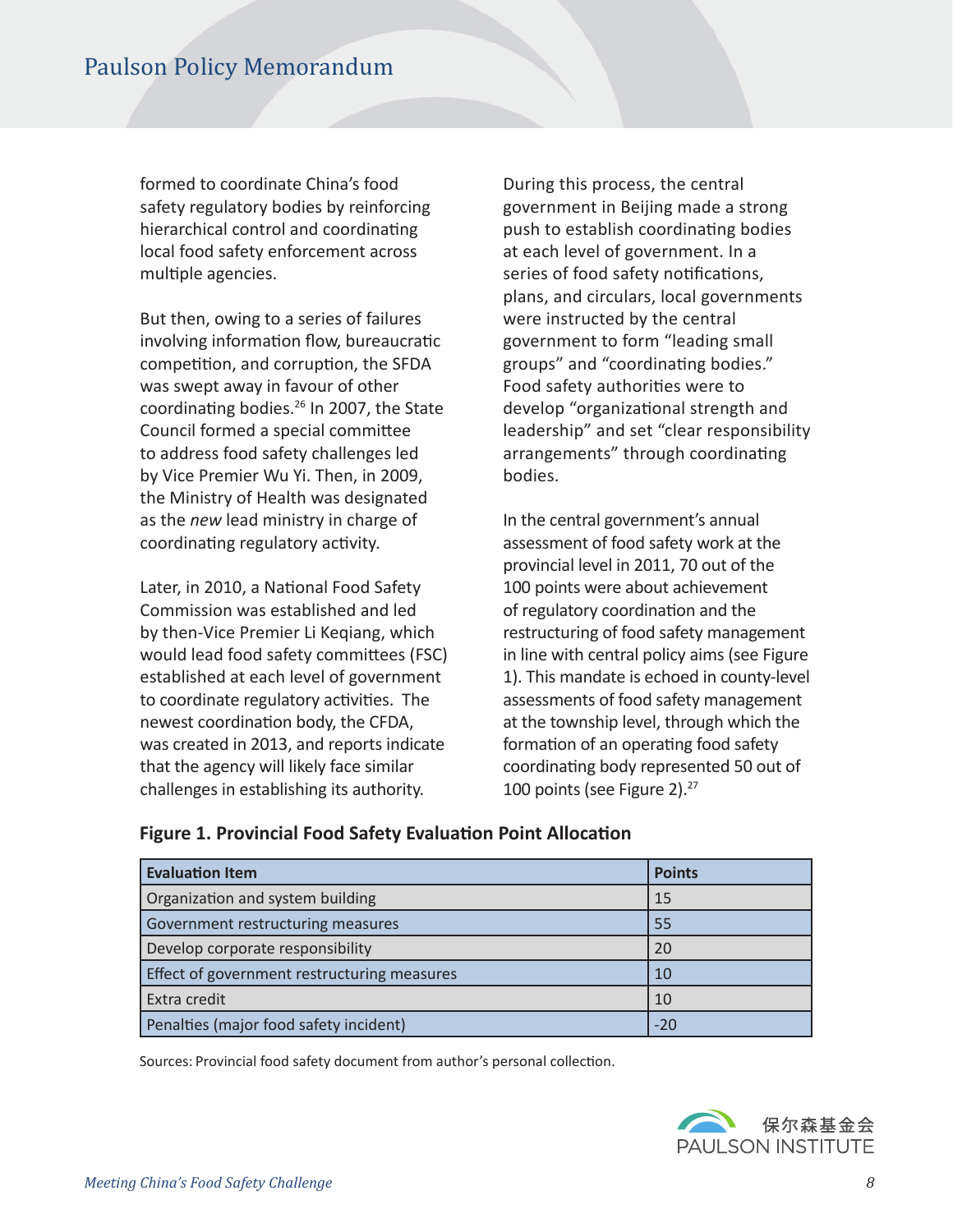| Leadership/Organization Evaluation | 50 points  |
|------------------------------------|------------|
| Leadership committee formed        | 10 points  |
| <b>Districts have FSC</b>          | 20 points  |
| FSC targets established            | 20 points  |
| <b>Work Situation</b>              | 50 points  |
| Coordination                       | 10 points  |
| <b>Education work</b>              | 10 points  |
| Monitoring work                    | 10 points  |
| Meets county FSC plan targets      | 10 points  |
| Launch Trade Market Clean-up       | 10 points  |
| <b>Total</b>                       | 100 points |

#### **Figure 2. Township Food Safety Evaluaton Point Allocaton**

Sources: Township food safety document from author's personal collection.

Coordinating bodies have operated effectively in some localities, but not everywhere. At the outset of the coordinating body initiative, the Shanghai FDA, for example, was lauded for its success in directing the local food safety system. Foreign experts highlight that local agency's high degree of technical expertise and its significant regulatory independence.<sup>28</sup> The Shanghai FDA had been successful in insulating the local market from unsafe foods sourced from other provinces, effectively managed food recalls, and expanded monitoring and surveillance networks. The FDA in the northwestern province of Ningxia had also been successful in coordinating local food safety efforts, promoting national food safety certification schemes, and facilitating cooperation among provincial, county, and township levels of government.<sup>29</sup>

But the Ningxia and Shanghai experiences with coordinating bodies are notable exceptions to the norm. Indeed, this centralizing initiative has, in fact, yielded signifcant problems. The establishment of a single coordinating body, rather than a complete overhaul of the food safety system, initally seemed to be an efficient way of circumventing bureaucratic turf wars and quickly restoring order to a large-scale system. Yet officials at the provincial, county, and township levels of government have struggled to understand the role of coordinating bodies in food safety governance, which has led to signifcant implementation problems.

The clear lesson of this experience is that centralization, when it is not accompanied by a clear template for coordinaton, actually *exacerbates* regulatory conflicts. Chinese officials have explained that there remains

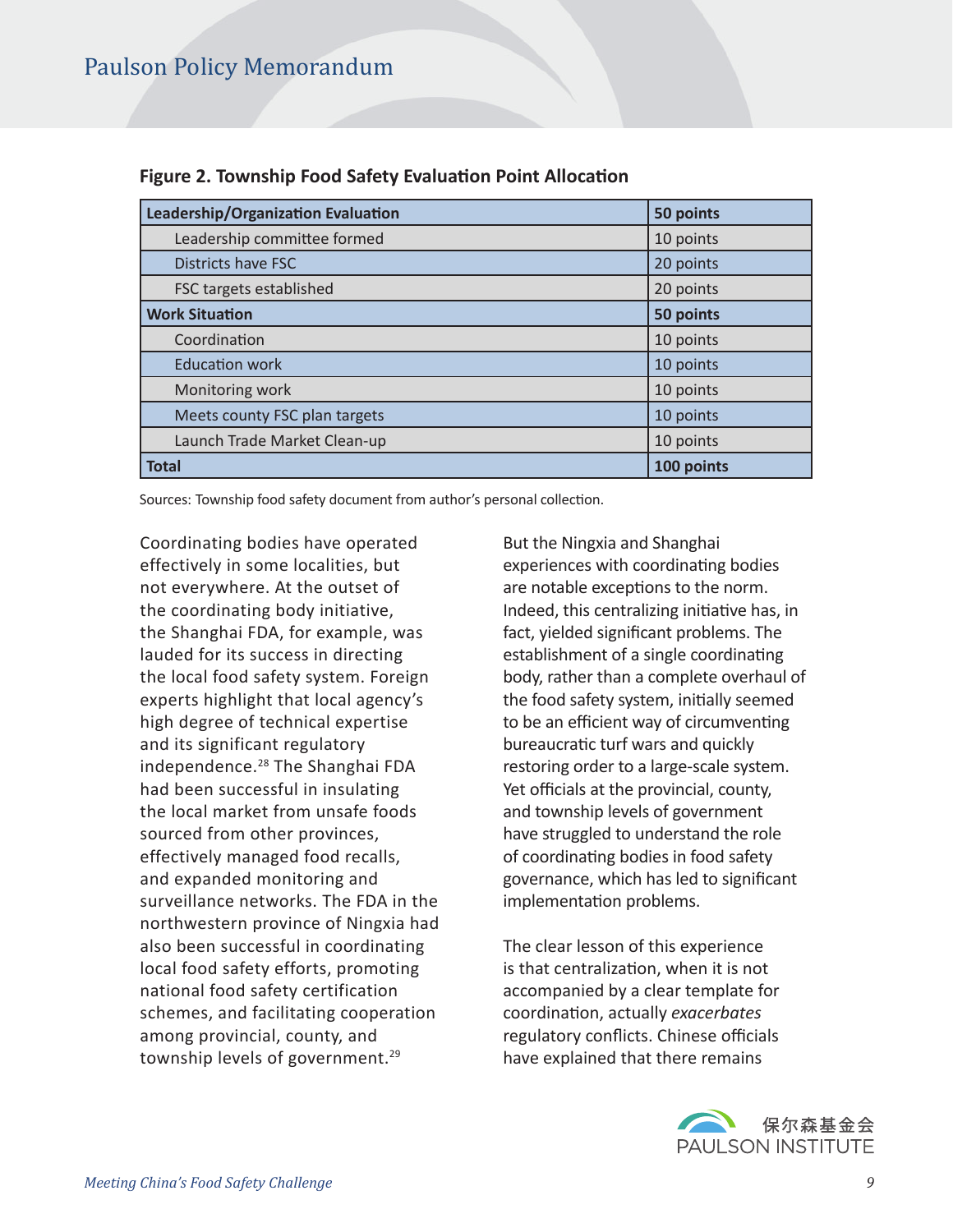fundamental uncertainty about what the directive to "coordinate" entails in practical terms. Despite the acknowledged success of their coordination efforts, even Ningxia's provincial officials admit (when asked for details) that a major challenge in facilitating coordination among different food safety agencies is that coordination is a "soft target" because success in implementing it cannot be easily measured.<sup>30</sup>

Although inspections, penalties, and food safety campaigns can be counted

and recorded in food safety reports, the success of "coordinaton" is indeed difficult to assess. Officials complain that it is tough to evaluate whether they are facilitating "clear lines of communication."



Photo: Flickr/Lucius Kwok

"inter-ministerial contact," or "interlevel planning"—all of which are policy directives from Beijing. $31$  Apart from the nominal establishment of commitees, most local regulatory officials have no real sense of how to actually coordinate food safety activities within their territorial jurisdictions and between levels of government. Local food safety work is presented in an annual report and then evaluated at a higher level. However, given that a local official's greatest concern is to prevent a major

food scandal, which in some localites would lead to dismissal, coordination falls low on the list of food safety priorites.

The ambiguity of the role played by the coordination bodies in food safety management is exacerbated by the lack of a statutory basis for their activities. New regulatory bodies have been formed, but none of the pre-existing agencies have written mission directives or detailed by-laws governing how to plan coordinated food safety regulation, interact with other agencies, and

> adjudicate conficts between ministries and diferent levels of government.<sup>32</sup>

For example, when the new SFDA was developed, individual bureaucrats simply did not understand how to interact and redirect their

workflows in the new system. A former director of the central-level SFDA has described what happened this way: "It was frustrating because, of course, we have 'food' in our agency name, so people expect us to be in control, but no one listened to us. We took all the blame from the public, but were never empowered to do our job."<sup>33</sup>

Moreover, since coordinating bodies do not actually replace pre-existing ministries, inter-agency tensions and

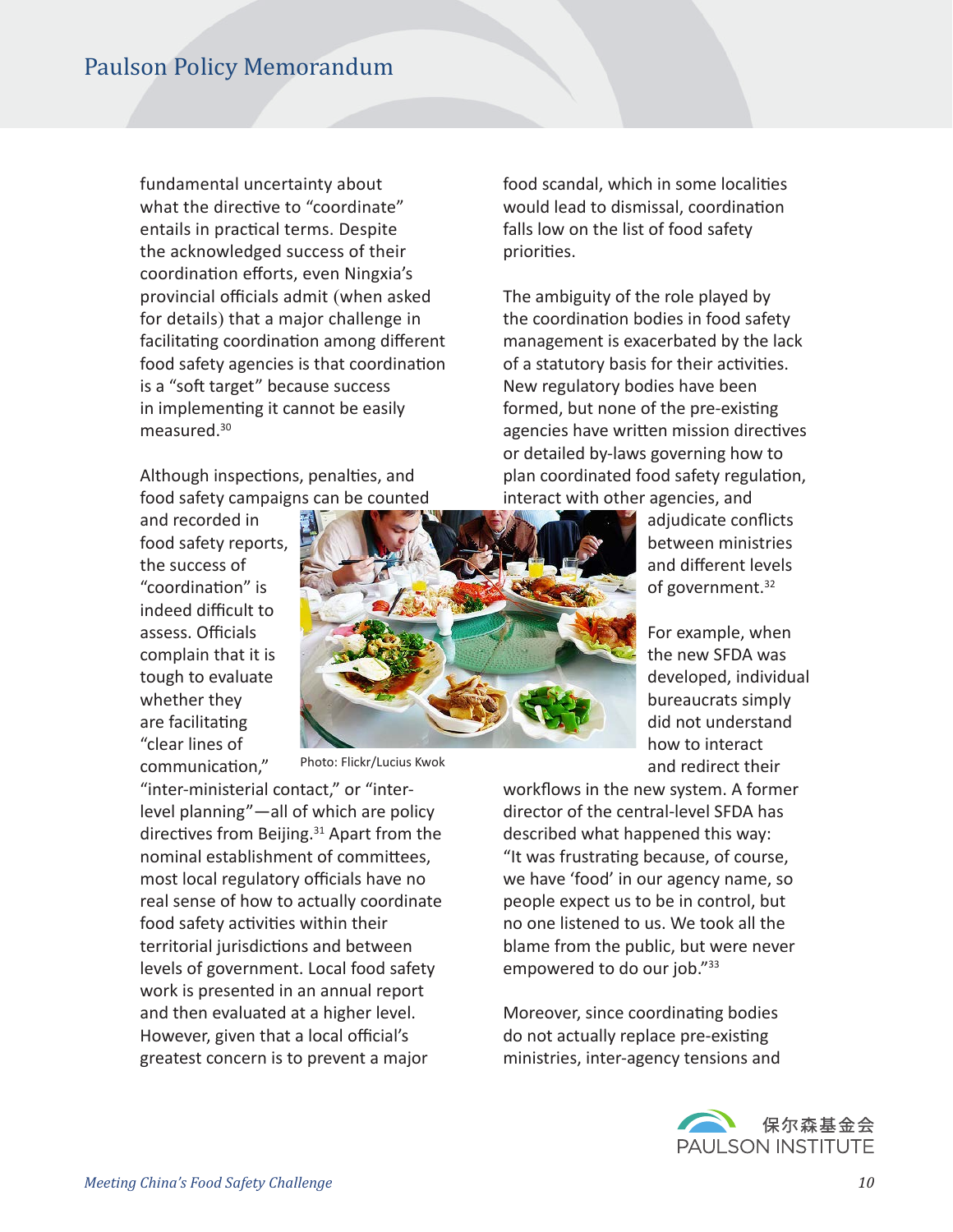overlapping regulatory activities persist. Even after the establishment of FSCs (and more recently, the CFDA), officials still complain that the number of agencies involved in food safety remains too high: "It is difficult to work with other regulators," one bureaucrat has noted. "There are far too many players in the game and once something leaves our purview we really can't manage it."<sup>34</sup>

The establishment of yet another organizatonal unit also adds to the already burdensome reporting requirements for officials. Agriculture and Aquaculture Bureau officials describe the FSC as a mere "reporting body."<sup>35</sup> County officials assert that the reports they prepare for the coordinating bodies are largely "politically driven," emphasizing hard targets and development goals decided by higher levels that, in actual practice, fail to address China's real food safety concerns pertaining to water quality, soil conditions, and technical capacity.<sup>36</sup> In effect, what initially appeared to be a quick, cost-efficient approach to addressing food safety issues in a large, complex bureaucracy has led to increased politicking and confusion.

Local regulators in China often contend that the centralization of food safety management through these coordinating bodies has the practical effect of disempowering local actors. This, they say, is unfortunate because it is local players who have the necessary knowledge to monitor production

networks effectively. One specialist has put the point this way: "commitees at the provincial level are not competent and are too far removed from the ground ... no one wants to take responsibility."<sup>37</sup>

Husbandry officials in one county, for example, complained that few of the FSCs understood the major risks involved in pig farming and have little experience in monitoring local distribution networks. Moreover, given the limited staffing of these FSCs, monitoring must still be directed by local agencies. One Chinese official asserted, "these guys have no idea what they are doing. They don't do any of the real regulatory work. They have to depend on the 20 other agencies involved in developing food safety." He then cited an example: "When the clenbuterol campaign started, they didn't do anything."<sup>38</sup>

Despite the promotion of the new coordinating bodies in various localities, their functional role has been sidelined for purposes of regulatory enforcement. In 2011, a natonwide survey of food safety systems in China's municipalites showed that while 60 percent of cites had established a new food safety coordination body, 85 percent of these cities nonetheless continued to manage food safety through locally guided agencies rather than through FSCs or the SFDA.<sup>39</sup>

In some counties, with the exception of planning and reporting periods, food safety commitees seemed to be litle

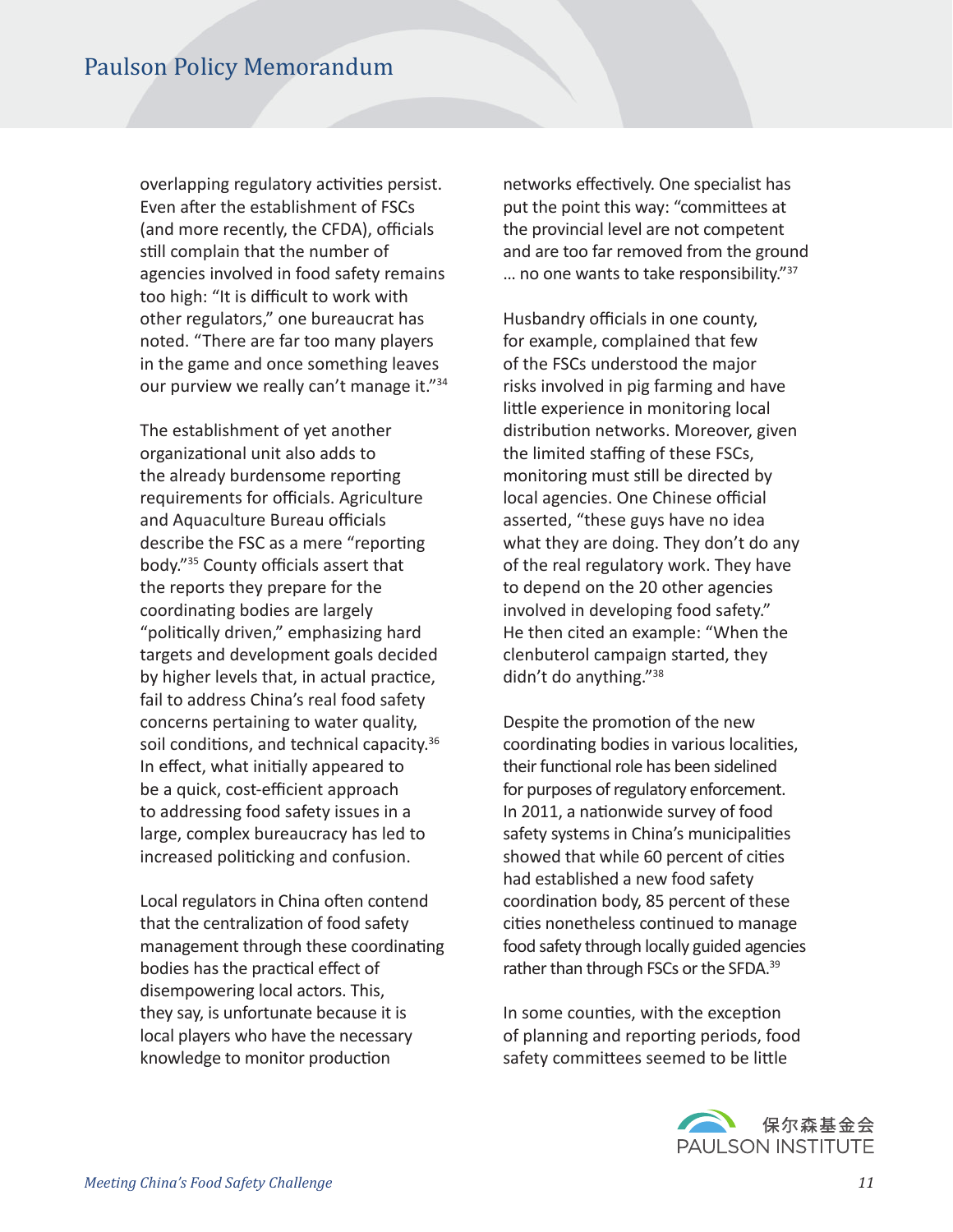more than "empty conference rooms" for most of the year. One food safety director compared the role of the FSCs to that of the "Japanese emperor" in other words, a positon with high visibility but limited legal authority.<sup>40</sup>

One concrete indicator of the superfuity of the FSCs is that laboratories and technical equipment remain embedded within individual agencies rather than at the local FSC. In one county, for example, the husbandry bureau purchased an expensive laboratory, but continued to staff it with its own technical personnel.

Said one observer, "the county has a 3 million yuan (\$450 thousand) food safety laboratory, and [yet] it's [being stafed and run by] the

husbandry bureau, not the FSC. What does that tell you about the FSC's use?"41

*As a scale management technique, coordinatng bodies have engendered the very type of fragmented regulatory politcs that they were meant to resolve.*

As a scale management technique, coordinating bodies have engendered the *very* type of fragmented regulatory politics that they were meant to resolve within China's large-scale bureaucracy. Developing a special pilot agency rather than overhauling the entire food safety system was thought to be a fast and effective strategy. Discussions of developing a new single-agency model were rejected out of hand because of the chance of protracted bureaucratic infighting; that is because food safety portfolios would have had to be reshuffled across various ministries and diferent levels of the Chinese

government. So instead, "coordinaton" appeared to Chinese decision-makers to be a far more politically palatable choice.

Similarly, rather than developing a careful scheme to harmonize standards and regulations, which would have required significant time and effort, decision-makers chose instead to emphasize central governmentmandated targets, thinking that this would help to focus food safety efforts across the Chinese system. But here too, this scale management strategy

> within a large, unwieldy bureaucracy yielded a signifcant political backlash.

So in the process of standardization, China's food safety coordination bodies have failed to realign interests, complicated implementation of food safety policy, and disregarded the real needs of local regulators. While recent reforms have further empowered and centralized food safety management in the CFDA and eliminated a number of bureaucratic players, coordination issues at the local-level and between levels have yet to be resolved.<sup>42</sup>

#### *Model Producton Bases*

A second strategy, compounding the problems of the coordination bodies, has been to develop so-called MPBs. This effort preceded the coordination

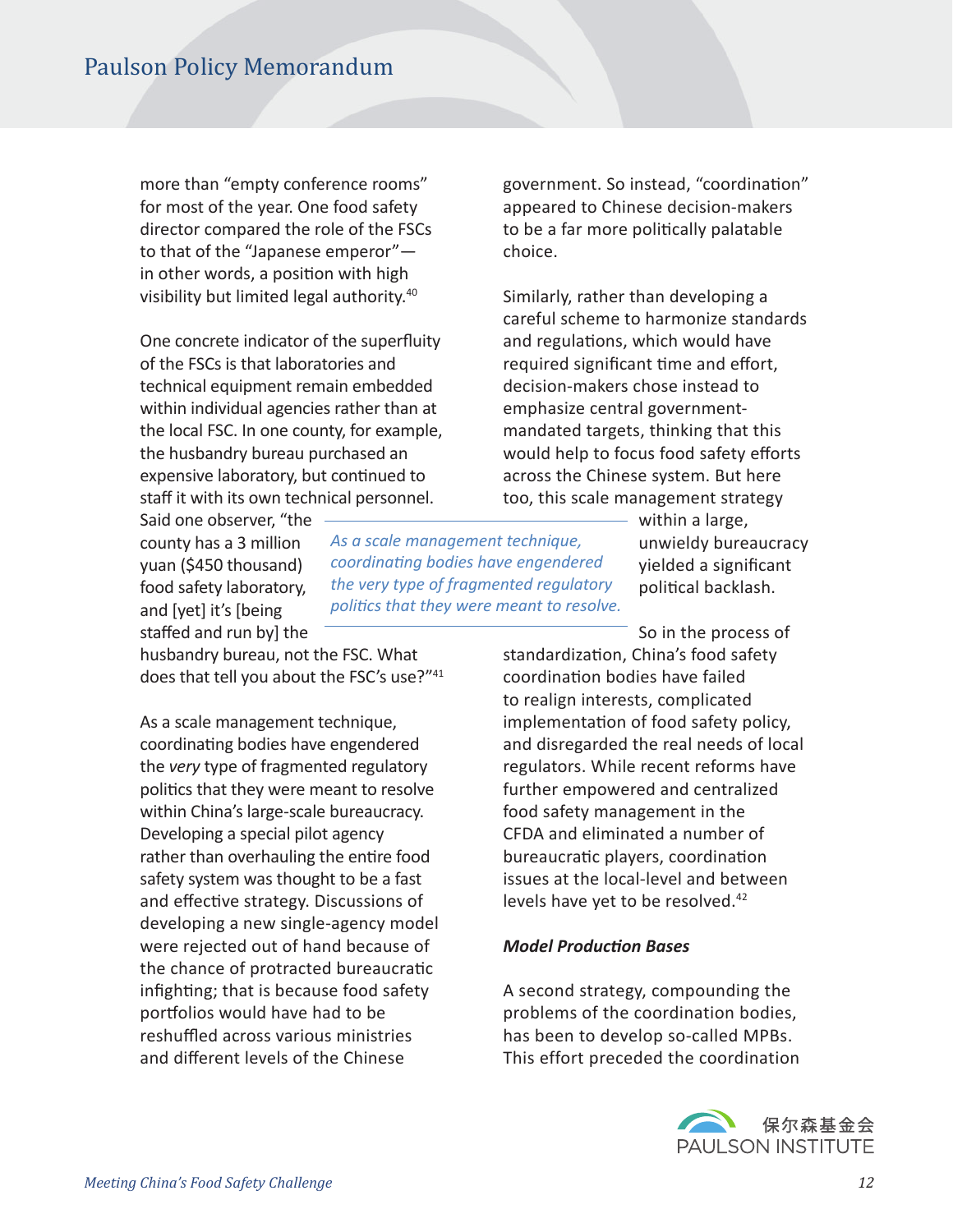body initiative but only began to feature prominently in the state's food safety plans in the early 2000s.

While coordination bodies were meant to emphasize standardization, China's establishment of local MPBs seeks to leverage diversity in an effort to cope with the problem of scale. Given the sheer number of producers and heterogeneous production conditions in China, policymakers aimed to develop a *decentralizing* regulatory initiative, using locally directed model agricultural production bases as a way to improve food safety across the country.

In terms of cost and feasibility, regulators did not need to develop a complex national law; they could instead delegate regulatory authority and standard setting for certain products to local governments. As a matter of policy design, such decentralization is meant to encourage local innovation and intergovernmental learning. Inspectors could presumably also beneft from local knowledge and would be able to identify non-compliers. As each sub-unit improved food safety, the entire market would then provide an ever higher level of food safety, albeit incrementally. In effect, decentralization sought to build effective governance from the bottom-up.

Under the MPB scheme, local governments have been encouraged to establish specialized sites for industrial food production. State officials view modernizaton of the agricultural sector as key to addressing China's food safety crisis.<sup>43</sup> The 12th Five-Year Plan (2011- 2015) emphasizes the establishment of production bases as a top priority for the central government in Beijing.<sup>44</sup> The underlying logic of this approach is that, as farms become larger and adopt scientific procedures, food safety problems will be resolved.

At MPBs, farmers are taught new techniques and are closely monitored by regulators.<sup>45</sup> As of 2007, there were 24,600 hazard-free production bases in China, 593 central-level demonstraton zones, 100 demonstration counties, and 3,500 provincial-level demonstraton zones.<sup>46</sup> Bases are typically over 25 acres in size. Training facilities are developed on site for continuing education on food safety procedures. Most sites are equipped with express testing equipment for pesticide residues and illegal additives.

According to a policy of "one village, one product" (*yicun, yipin*) provincial and county governments select villages to produce a specifed high-value crop, which is part of an agricultural branding effort.<sup>47</sup> County governments develop specialized local protocols. For example, in one county in Zhejiang province, the agricultural bureau guides farmers in bayberry production. In a county in Sichuan province, producers follow local guidelines on lotus root cultivation and the production of specialty "wild pigs." Given that no national standards exist for these

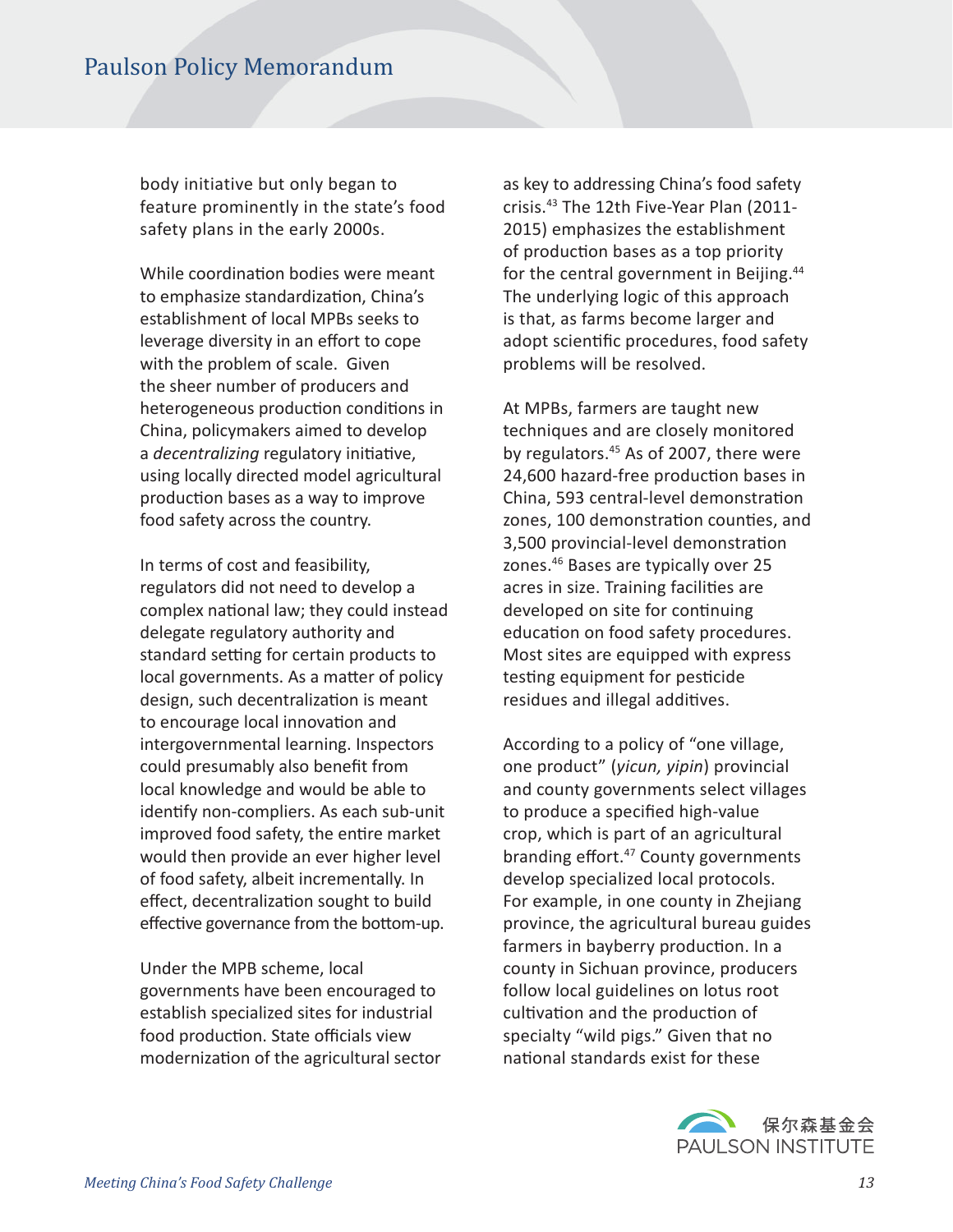local products, local governments are allowed signifcant leeway to design their own policies.

For purposes of food safety management, county-level regulators have observed that MPBs have made it easier to implement regulations in a cost-effective way. Aggregating farmers into a base enables regulators to conduct inspections regularly, whereas regulators typically must spend several days to reach farms scattered all around a village.<sup>48</sup> Crop specialization also helps to enable training sessions.<sup>49</sup> When farmers follow a uniform schedule for planting, pesticide application, and the harvest, regulators can identfy problems without overextending their resources. Importantly, MPBs offer increased market access for local produce and have substantially improved farmer incomes.<sup>50</sup> In contrast to the unfamiliar national Food Safety Law, MPBs provide a more practical approach to address immediate food safety challenges through their monthly training sessions, which discuss safe cultivation techniques.

But the story is not all positve. By foregoing standardization, the MPB policy has raised the question of whether a patchwork of locally directed model production zones can cohere to a national regulatory system, much less to assure safety. Diferences in local agricultural projects can lead to regulatory disparities, fueling interprovincial regulatory politics.

Standards may confict from one place to another and testing procedures from MPB to MPB may be irreconcilable. For example, Shandong and Ningxia provinces developed diferent protocols for warm house production, making it difficult for Shandong food producers to enter the Ningxia market. Ningxia agronomists were unfamiliar with Shandong's warm house prototype and were hostile to outside experts interfering in Ningxia's agricultural development. In an interview, one executive from Shandong based in Ningxia observed, "of course, the local agronomists didn't like the fact that I had entered into their territory. They had their own greenhouses, but the[se] did not work."<sup>51</sup>

The MPB policy creates additional problems: Some observers have noted that interprovincial conficts due to local level experimentation could pose a serious impediment to national integration.<sup>52</sup> One notable example of such interprovincial disputes occurred in 2006, following the discovery of excessive carcinogens in turbot fish from Shandong province. Shanghai, Beijing, Guangzhou and other provincial governments closed their markets to farm-raised fish from Shandong.

The Shanghai FDA sent an investigative team to investigate fish farming practices in the Shandong cities of Weihai and Rongcheng. During the course of the investigation, the widespread use of nitrofuran and chormycelinin was discovered.<sup>53</sup>

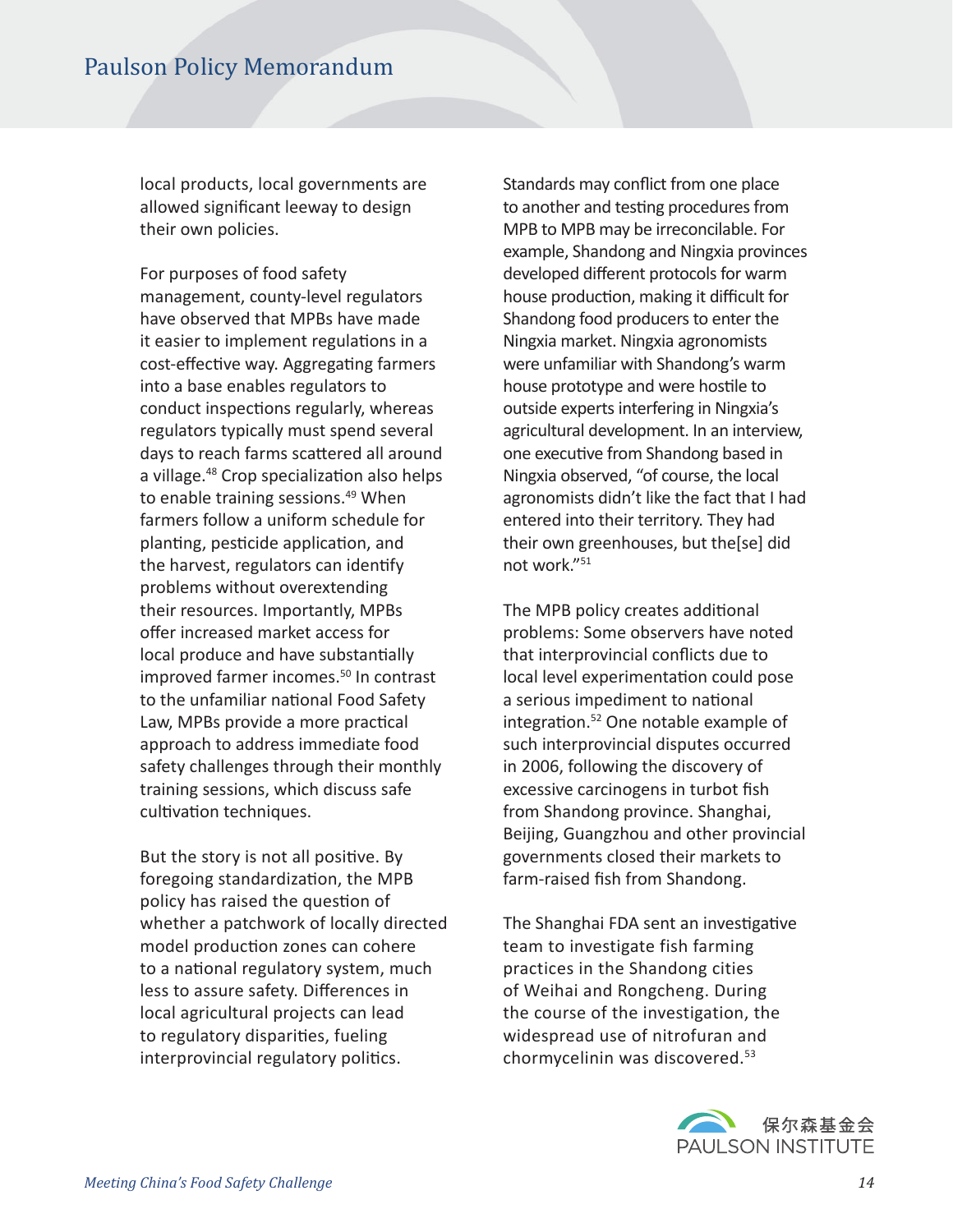Shanghai investigators exposed significant disparities in how fishery bases were managed; they then refused to allow turbot fsh from Shandong into the Shanghai market. In this particular case, a series of interprovincial agreements were eventually brokered to "harmonize" standards and production base management. This eventually led to a lifing of the ban.

Another signifcant problem with MPBs is that these varied local standards can come into confict with emerging standards of safety that are supported by international consensus, such as "Good Agricultural Practices" (GAP). Local standards may indeed improve compliance in some respects, but at the cost of confict with

international best practices.

Food safety experts hold that local

variation is permissible, but only so long as it falls within the parameters of internationally established safety standards. For example, the ChinaGAP II standard, which has fewer critical control points, was writen to assist Chinese farmers in their gradual transiton to the more demanding GlobalGAP standard.<sup>54</sup> But undirected local experimentation with no central guidance could lead to substantal food safety coordination problems and leave China in a worse state.

Many experts are skeptical that the MPB model is the correct template

*Differences in local standards lead to regulatory conflict, and local solutions may simply fail.* 

So, a decentralized scale management strategy has the beneft of relying on

local knowledge and local innovation to increase compliance with food safety requirements. But ultmately, the flexibility offered to localities to experiment with agricultural techniques creates problems for natonal regulatory integration. Differences in local standards lead to regulatory confict, and local solutions may simply fail.

for China's regulatory development writ large. MPBs are largely used for local specialty products and do not necessarily serve as a model for more general food products. Indeed, some Chinese local officials believe that the MPB represents an unattainable ideal of industrialized agriculture that is ill suited to China's farming context.<sup>55</sup>

Many Chinese farming households are comprised of illiterate and elderly people, who fnd safe farming techniques to be burdensome and difficult to learn. Elderly Chinese farmers on one base declared that they are rarely permited to participate in training sessions and that government officials largely ignore them

during the planting season.

#### *Food Safety Campaigns*

Campaigns represent a third method that China has utilized in the quest for better food safety. That is because, despite the development of coordinating bodies

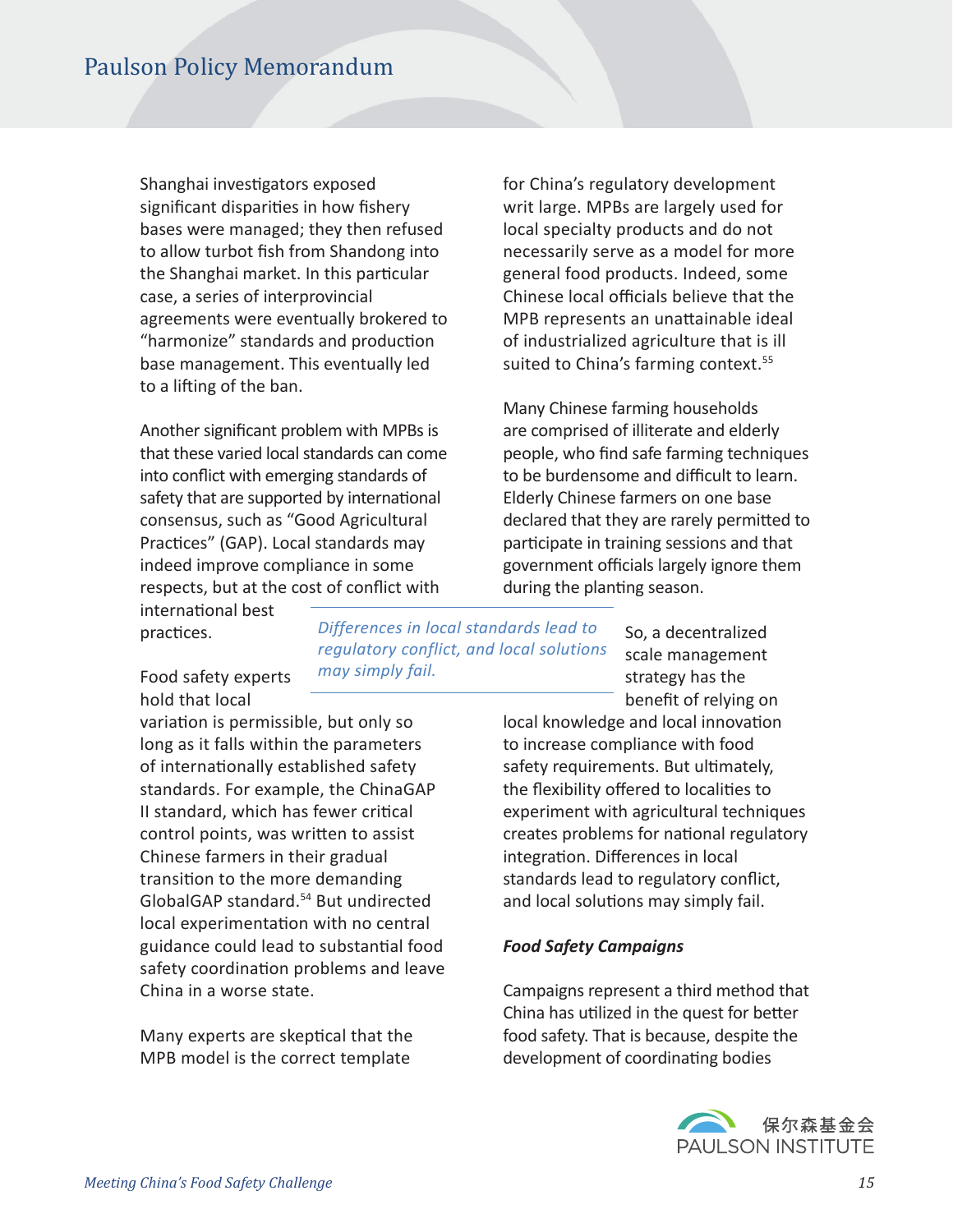and MPBs, major food safety scandals continued to emerge throughout the 2000s.

Following a major 2008 infant formula scandal, the government launched campaigns with increasing frequency aimed at unscrupulous producers and malfeasant bureaucrats. As a scale management strategy, campaigns are a centralizing initiative that can be cost effective and timely when managing a large, diverse system. After all, mass mobilization ostensibly cuts through administrative complexity. These efforts are not so much about building institutions, which can be time consuming, as they are about setting an example, "striking hard" against violators, and punishing non-compliant individuals.

Intensive bursts of regulatory activity can help to promote a climate of regulatory compliance and restore confdence in government. Directed campaigns provide another clear signal from the center that food safety issues are important and of immediate concern to Beijing. In effect, these ad hoc initiatives instill policy coherence throughout a huge country like China by realigning incentves through the threat of punishment. These new disincentves do have an efect, at least in the short term.

Food safety campaigns draw on a long politcal traditon in China. Campaigns are a common feature of Chinese-style governance and refect an inherited revolutionary tradition from the

country's Maoist past.56 Food safety campaigns can be broadly categorized as (1) "strike hard" campaigns (*yanda xingdong*) aimed at violators and criminals, (2) government rectification campaigns (*zhengzhi xingdong*) aimed at instilling discipline in government and Communist Party officials, and (3) holiday investgaton campaigns (*jieri xuncha xingdong*).

*Strike hard campaigns* are initated at the central and provincial levels and focus on recent food scandals. For example, in 2011 a nationwide campaign was launched following the discovery of gutter oil and clenbuterol in pig feed.57 These campaigns serve a dual purpose by restoring faith in government regulators and instlling confdence among consumers.58 A typical strike hard campaign involves the arrest of perpetrators of food safety violations, food company executives, and unlicensed producers.<sup>59</sup> Short-term campaign targets feature prominently in the annual work plans of local governments. For example, following a 2008 melamine scandal, inspections of all milk statons for melamine within one county in Sichuan province became a key task of the annual food safety plan.<sup>60</sup>

*Rectfcaton campaigns,* meanwhile, focus specifically on officials. Such campaigns may be conducted in tandem with strike hard campaigns. Officials found to be in collusion with food safety enterprises, or who fail to punish noncompliant companies, are disciplined.

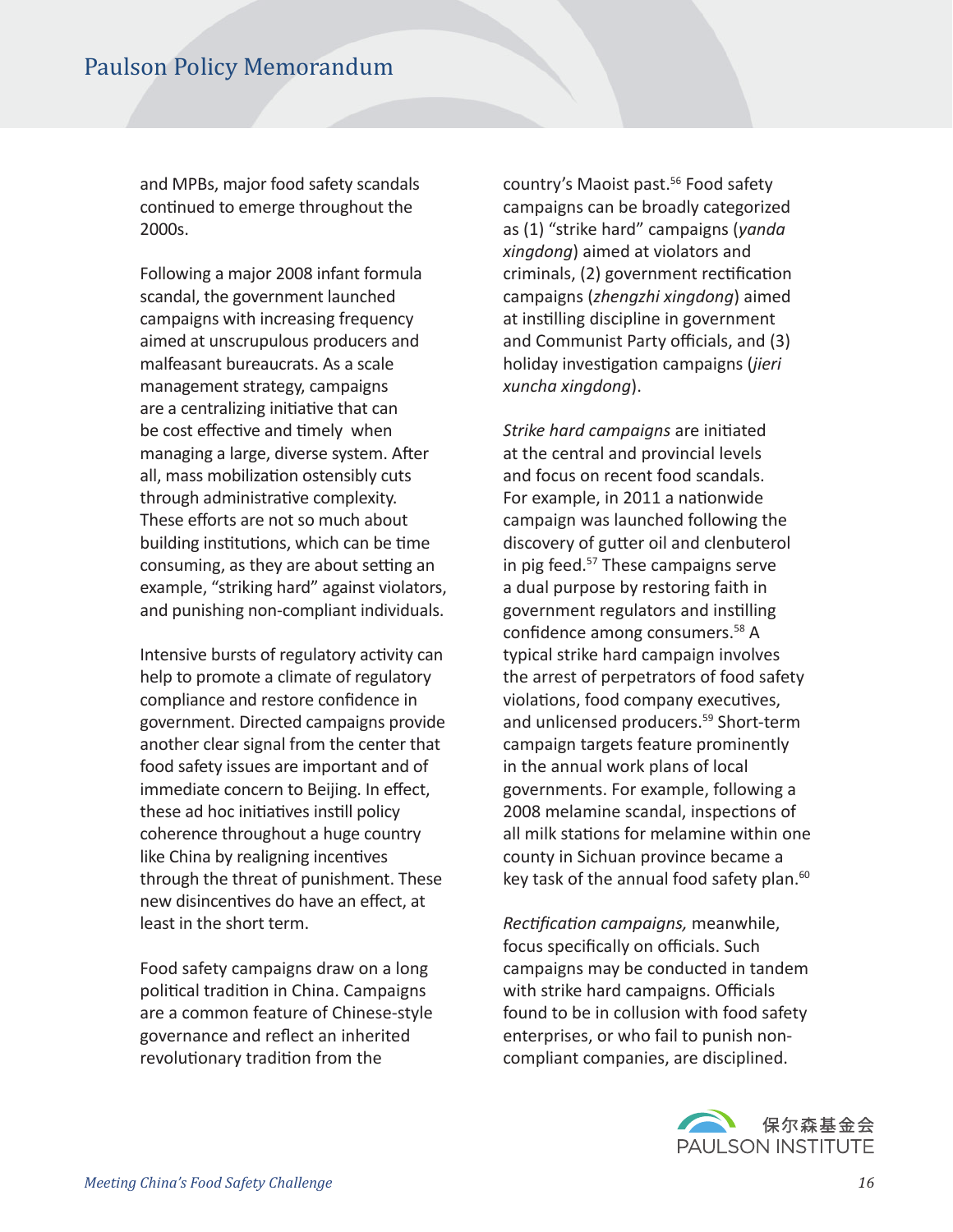In 2012, the Central Disciplinary Inspection Commission—China's main anti-corruption body and Communist Party watchdog—investigated over 300,000 cases related to food safety, eventually disciplining 40,000 officials for regulatory abuse or negligence. $61$ During one recent campaign, evaluators were instructed to ensure that "officials followed all procedures, did not simplify procedures, did not recognize certifications from other counties, and kept thorough records."<sup>62</sup>

*Holiday investgaton campaigns* are conducted with a focus on distribution

points and dining establishments prior to signifcant holidays, a time when consumption of food in China is generally expected to increase*.* In addition to inspections, officers promote food safety by passing



Photo: Flickr/Andrew Hefter

out information pamphlets and making public food safety pronouncements.<sup>63</sup>

From the perspective of the central government, of course, food safety campaigns can be a cost-effective tool to realign incentives across a highly diverse production system. Yet they are hardly straightforwardly successful. For instance, in contrast to the apparent effectiveness of China's "managed

campaigns" in other contexts, food safety campaigns have only further fuelled bureaucratic tensions at the lower levels of the Chinese government.<sup>64</sup>

Since the early 2000s, campaigns have been launched each year to target illegal additives, corrupt officials, and fake food products. But, with litle support from the central government, much of the actual cost of the campaigns is borne by local governments, giving rise to resentment at what is, in efect, an unfunded policy mandate. In interviews, officials in several Chinese counties explained that, for many campaigns,

local governments simply do not have sufficient funds or the necessary testing equipment.<sup>65</sup>

In the short term, regulators emphasize that campaigns do much to restore confdence in the

market. Following an incident in one county in Jiangsu province that involved excess pesticide residues, producers asserted that quick action from Nanjing (the provincial government seat) helped to prevent the collapse of food prices.<sup>66</sup> Yet other interviewees highlight that institution building will be required for the long-term prevention of food safety scandals and that campaigns are simply not enough.

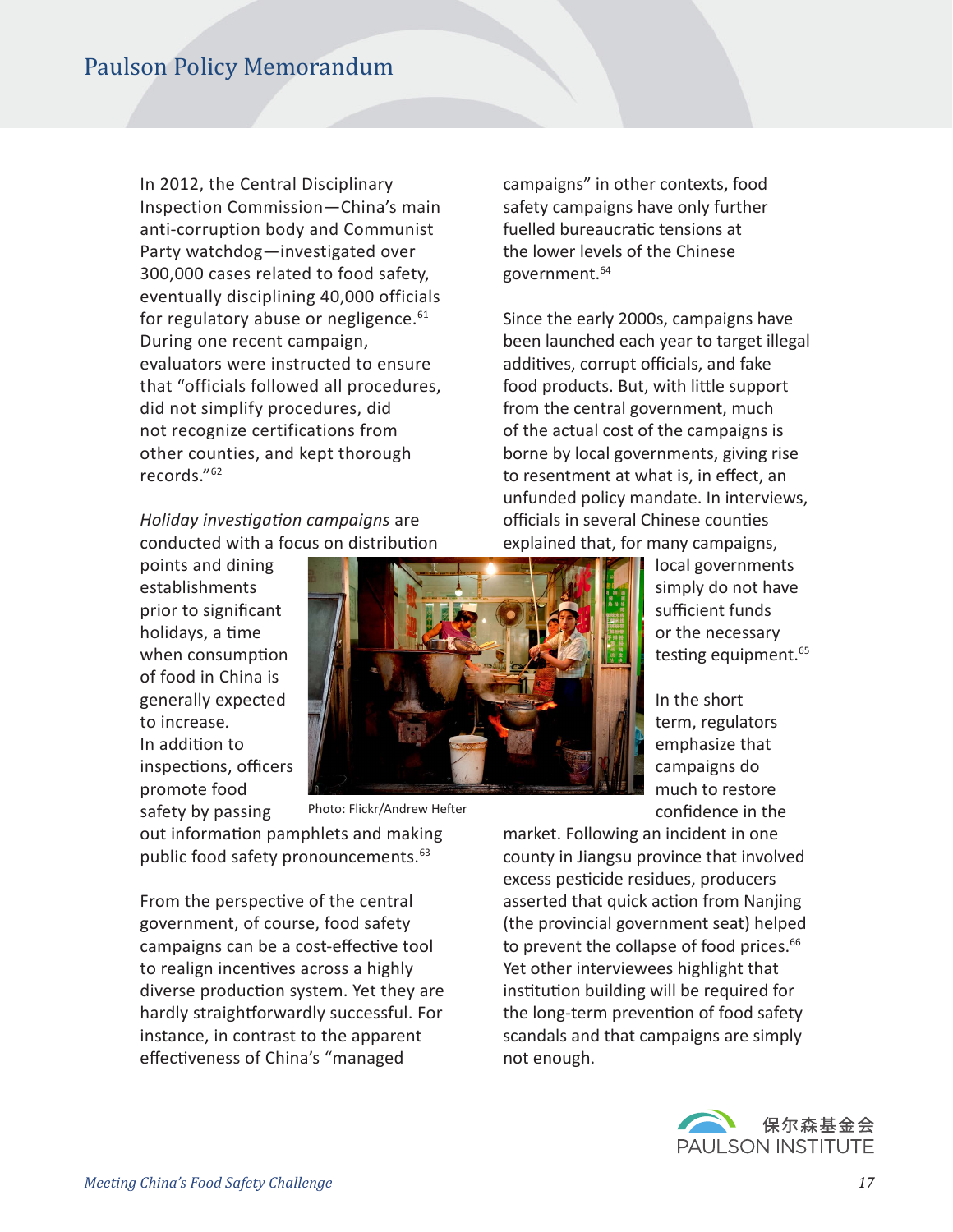Both of these regulatory objectives are important for the development of a food safety system. However, short-term campaign-style solutions have often come into conflict with the long-term goal of rational regulatory development. Officials increasingly question the effectiveness of launching so many food safety campaigns.<sup>67</sup>

Furthermore, aside from counting up the various references in food safety reports to arrests made and penalties levied, it is difficult to assess, quantitatively or qualitatively, whether food safety has actually improved as a result of these campaigns. In many cases, non-compliant food processors simply move to another location and continue to produce substandard foods. One producer confessed, "the government usually offers no real help … but [during a campaign], they come around and inspect and make you do a lot of paperwork ... but then go away."<sup>68</sup>

Officials have also admitted that the constant barrage of campaigns has interrupted routine monitoring and surveillance work.<sup>69</sup> Because new food safety implementation measures are still being written, food safety campaigns continue to take precedence. During the recent clenbuterol campaign, for instance, officials in one county had to halt important day-today regulatory monitoring activities to conduct urine tests in all farms with more than 50 pigs, which included several thousand farms.

The ad hoc nature of the campaigns can also contribute to regulatory uncertainty: food safety goals are constantly being changed. One official complained, "we are at a loss as to how to handle food safety; there are standards, but with campaigns, these might change or move on."70 Local government officials are concerned by the "one size fits all" nature of campaigns, which is sometimes referred to in Chinese as "cutting with a single blade" (*yi dao qie*). Often, the kneejerk reactions to food safety scandals by the central government do not refect local food safety concerns.

For example, during a recent antiadditive campaign, officials in one county pointed out that the farmers in their jurisdiction were so poor that it was highly unlikely that additives had even been used in production, yet everyone was still subjected to inspections.<sup>71</sup>

#### *Regulatory Segmentaton*

The fourth method to improve safety involves a process of regulatory segmentation. China's export sector operates a specialized regulatory regime that developed independently of the domestic system in the 1990s. As a result, the export sector has largely been insulated from many of the food safety management problems that plague the domestic sector.

Chinese government reports show that the inspection pass rates of Chinese

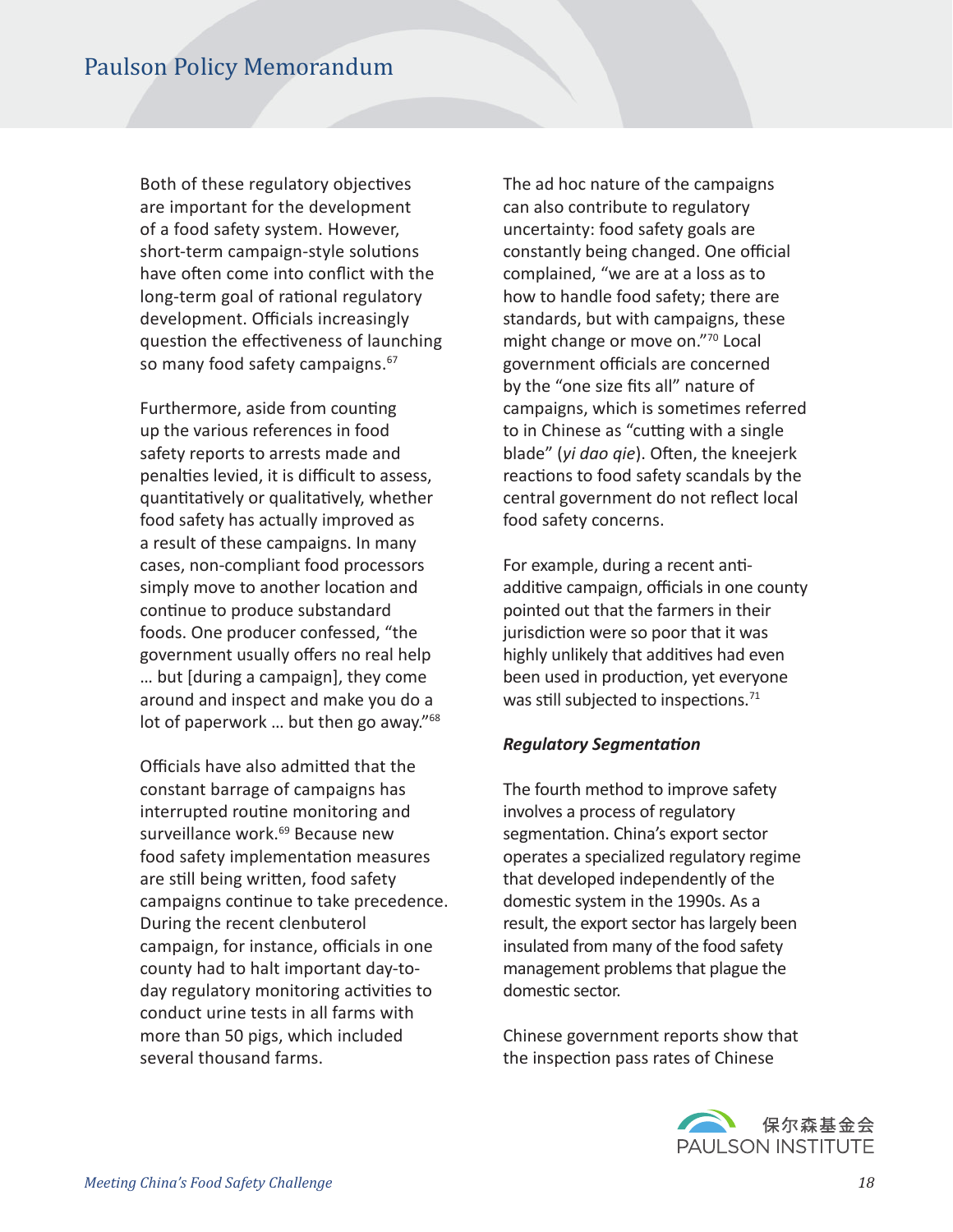food exported to foreign countries remain high at 99 percent.<sup>72</sup> This claim is supported by the 2007 customs data from foreign governments, which indicate that Japan rejected just 0.58 percent of food imports from China, the EU just 0.2 percent, and the US below 1 percent.<sup>73</sup> The relative effectiveness of China's export food safety program results from a decentralizing strategy of regulatory segmentation that separates its export and domestic sectors.

Regulatory segmentaton addresses the challenge of managing scale by reducing the size and complexity of the

system. Limiting the system to a certain class of producers facing similar market pressures and food safety risks facilitates

the development of food safety policies that are better aligned with producer interests. This process can be broadly characterized as "decentralizing," because it foregoes the creaton of a single system of regulation, instead creating smaller, ring-fenced systems that operate according to an entrely diferent regulatory scheme.

Segmentation may be used to implement regulatory controls gradually where comprehensive reform is impractical—for example, because of high costs or lack of technical capacity. A closed regulatory system also allows the government to tailor the food sector to more exacting safety controls.

*Ofen, the kneejerk reactons to food safety scandals by the central government do not refect local food safety concerns.* 

Food safety in China's export sector is managed by the AQSIQ, which restricts the number of exporters by imposing a strict licensing system and also subjects exporting plants to additional monitoring and inspections.<sup>74</sup>

As of 2007, only 12,714 enterprises were formally registered with the AQSIQ registration system.<sup>75</sup> Selected enterprises are assisted in attaining and maintaining a Hazard-Access Critical Control Point System (HACCP). The government established a development fund for export brands to help firms with marketing efforts abroad and to

> procure professional assistance in brand development. Training is offered to all export enterprises in a range of areas to enhance

technical standards, food safety monitoring, and the atainment of international certifications.

Chinese regulators and producers do acknowledge that the cost of implementing a segmented export sector strategy is high. However, they agree that the small-scale and exclusivity of the export sector leads to a more responsive and efficient market. Because investments in food safety are significant, exporting producers must sell their products at a higher price. In the domestic sector, pervasive mistrust of food production and the weak regulatory system mean that consumers are unwilling to pay a

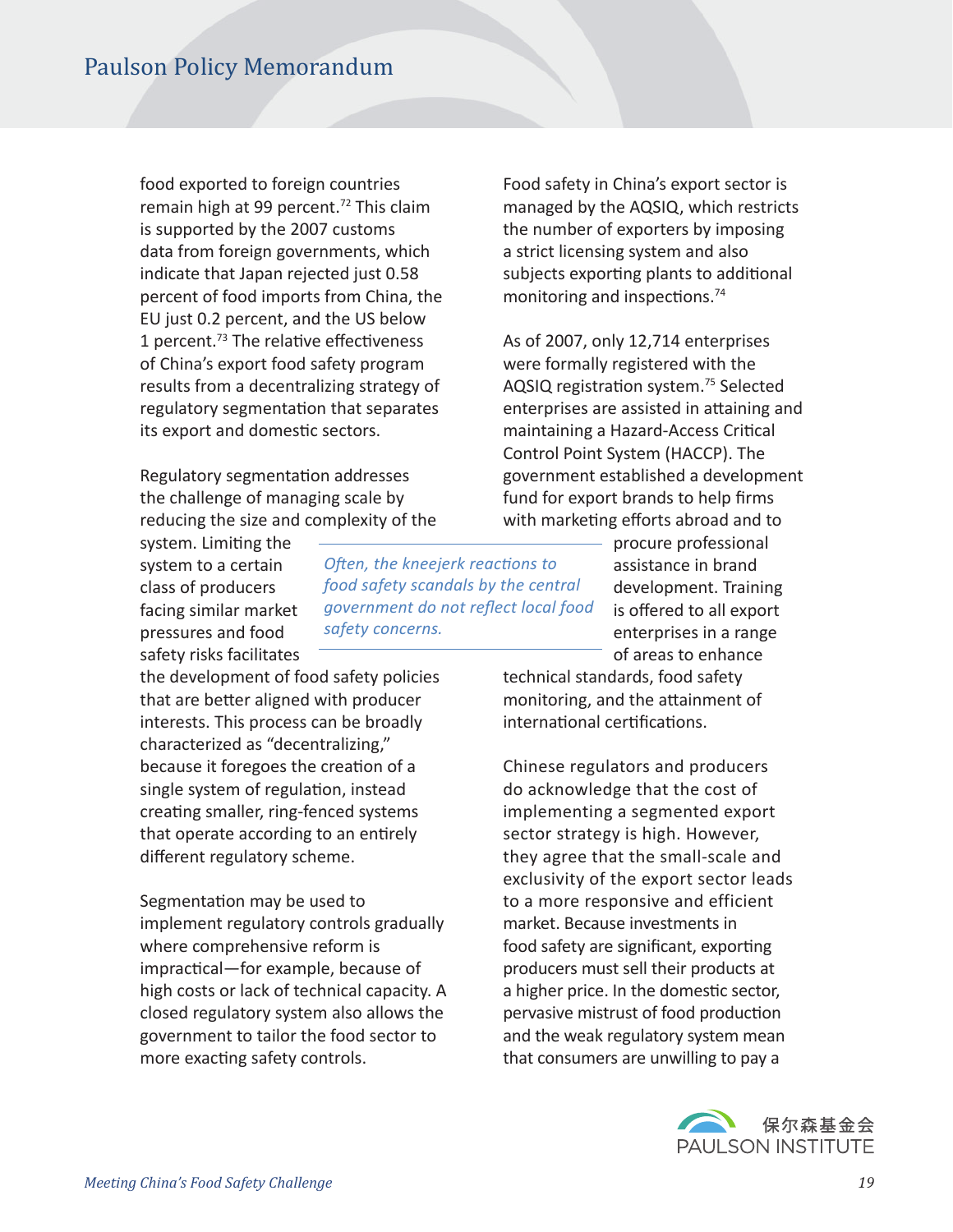premium for quality food. In the export sector, by contrast, government officials and third party actors more closely monitor producers to preserve consumer confidence and justify high prices.

Importers, in fact, support the reduced scale of the Chinese export system, preferring to work with an elite set of reliable producers that can supply high quality and safe food. EU companies work directly within China's export licensing system and refuse any product that does not comply with AQSIQ's stringent food safety requirements. Moreover, EU food safety officials would prefer that the volume of trade from China be reduced in order to ensure higher levels of food safety.<sup>76</sup> Japanese food safety officials permit only a subset of China's licensed export enterprises to export food to Japan.

Chinese officials maintain that the use of a closed export system is highly suited to the country's current stage of development. China's own domestic standards are less exacting than those of most of its trading partners, particularly Japan and the United States.<sup>77</sup>

In short, creating a separate controlled system for exports provides China with the necessary flexibility to tailor its export food sector to the specifc requirements of overseas importers. For example, China adopts Japanese labelling requirements and employs Japan's quality standards for product size, shape, and color.<sup>78</sup> The closed

system also enables AQSIQ to closely monitor a select number of licensed farmers rather than dissipate its limited resources to cover 240 million farmers who often use non-standard production methods. A separate export sector regulatory regime also permits focused and direct investment in food safety for high-value products.

But even in this fourth area, there are problems in China's effort to manage scale. Rather than solve China's scale problem, segmentation simply sidesteps the nature of its food safety governance challenge. Some international observers contend that China's export sector can serve as a model for its domestic food safety system, as Chinese exporters also begin to supply their domestic market.<sup>79</sup> But extending a system based on segmentation to such a diverse producer base facing diferent market conditons would be problematic.

For one, regulators in the domestic sector simply do not share the same risk management perspectives as those in China's export sector. Exporters who seek to enter the domestic market assert that domestic regulators are considerably less professionalized than their counterparts in the export sector.<sup>80</sup>

Domestic officials set unrealistically high food safety standards for unfamiliar products and resist the introduction of new products even from reputable producers. One Chinese exporter commented in an interview that,

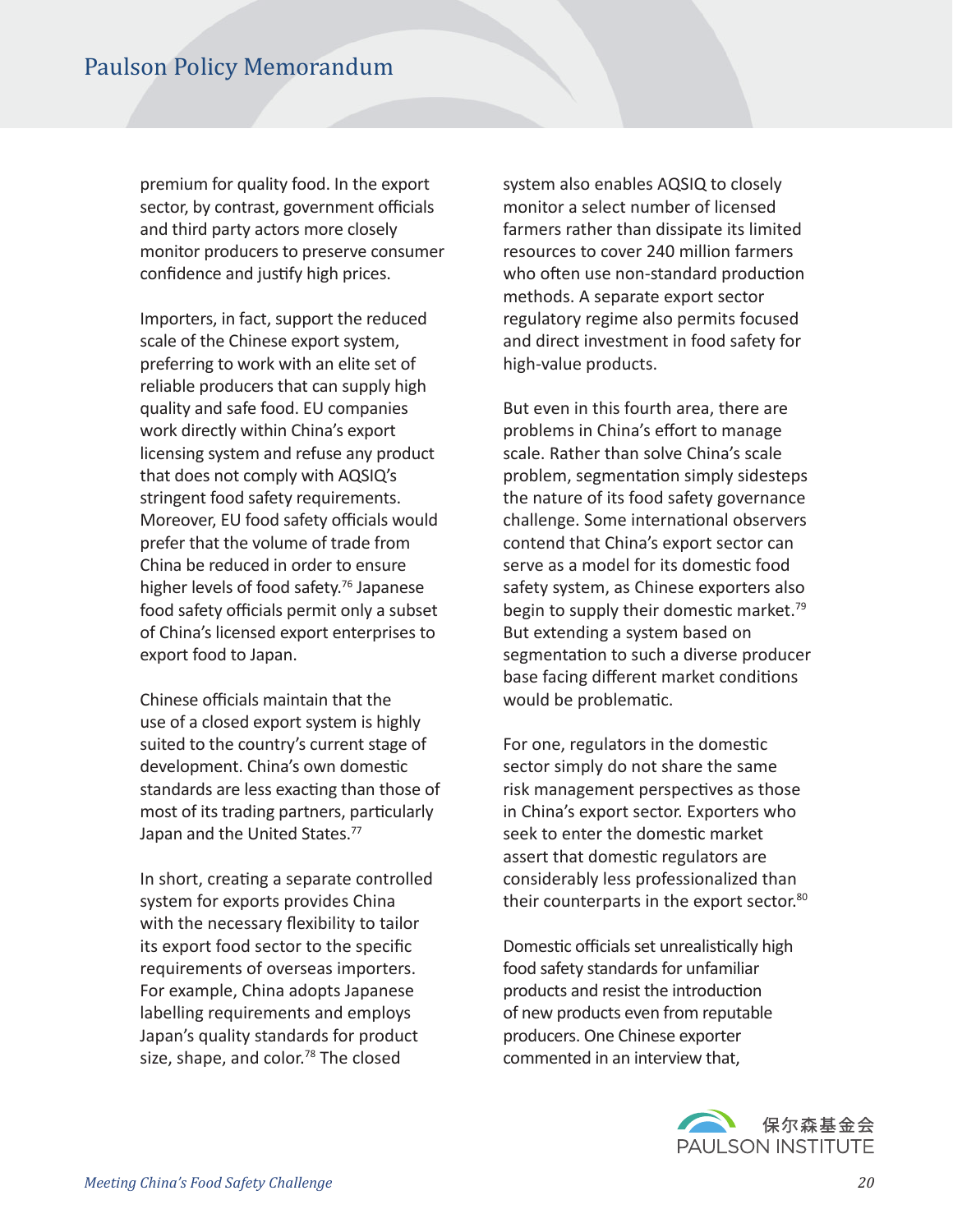"they aren't that well trained and create unrealistic standards to protect themselves."<sup>81</sup> An international food safety auditor complained, "More must be done to ensure that standard setting is based on scientific risk analysis, and the integrity of testing procedures is protected."<sup>82</sup>

Officials do support a "scientific" approach to regulation, but they are unwilling to relinquish control over regulatory processes to technocratic experts. Exporters complain that local government officials in the domestic sector do not respect the impartiality of scientists.<sup>83</sup>

China's food exporting enterprises also express reservations about entering the domestic sector due to the persistent resistance of farmers to food safety practices.<sup>84</sup> Executives cite low levels of education, lack of exposure to global food safety standards, and the lack of experience with supply chain management among the country's domestic producers.<sup>85</sup> Given the short shelf life of most food products and the

high risk of microbial contamination, farmers must operate according to strict schedules and standardized procedures.

Local producers resent the overbearing, ill-informed, and costly surveillance programs of large multinational corporations, and are known to actively subvert food safety protocols. Thus most export managers conclude that China's careful and detailed export practices cannot be replicated in the uncontrolled domestic sector. One exporter observed, "the domestic market is not really capable of meeting such standards ... pursuing standards would bankrupt the vast majority of farmers … so real bleed into the domestic sector is not possible."<sup>86</sup>

Ultimately, global best practices cannot be easily difused, nor can export producers easily control local producer networks. Regulatory segmentation may integrate regulatory interests on a limited scale, but will surely fail as a broad-based solution to China's food safety dilemma.

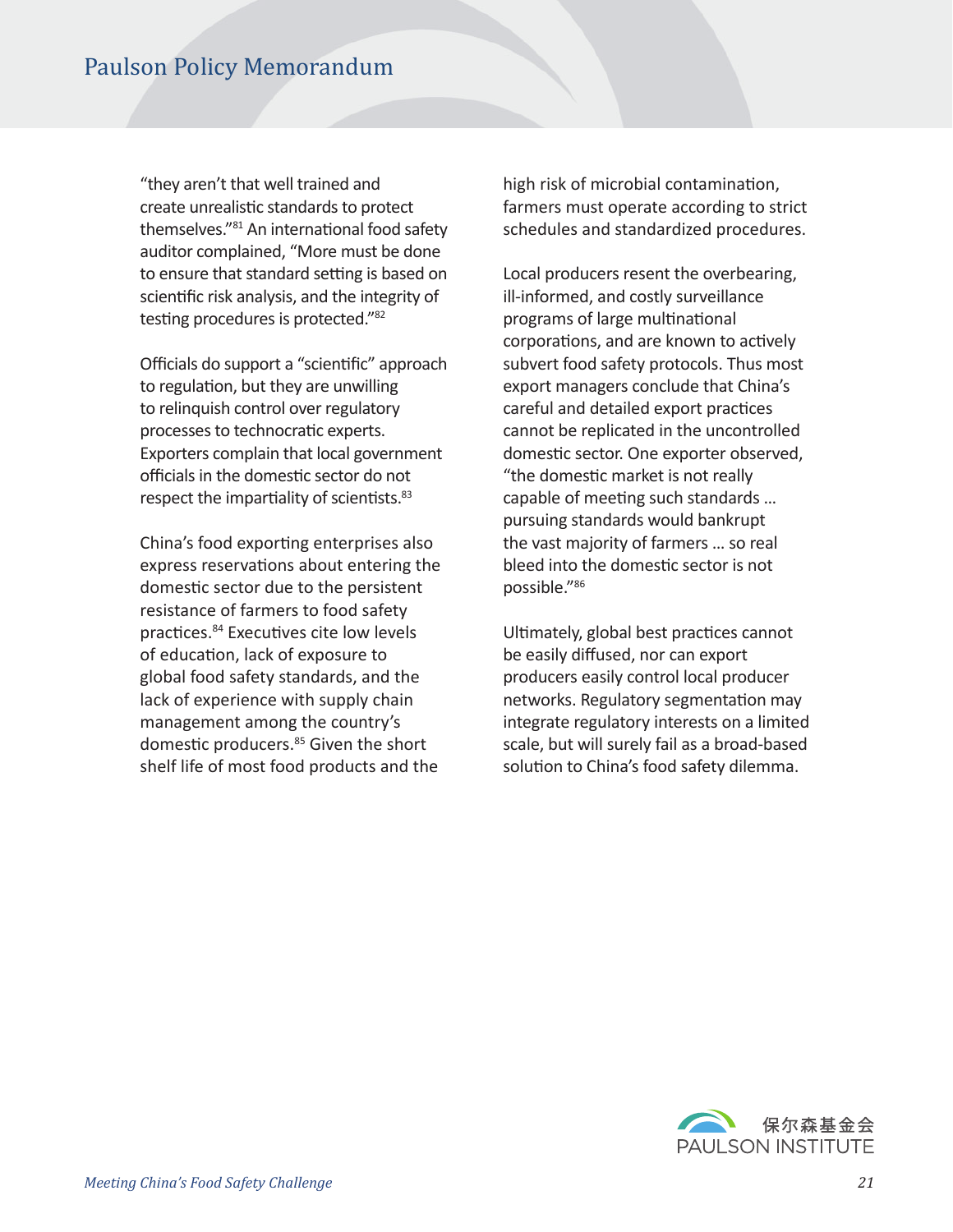# **A Beter Way Forward**

The fact is, China has been unable to develop a scale solution for its food safety crisis that accommodates conflicting regulatory interests. Problems continue to plague the feasibility of the four basic policy approaches outlined in the last section—and their broad-based applicability (see Figure 3).

Centralization through coordination bodies may streamline authority but this approach often alienates local officials. Moreover, to date, such coordination bodies lack adequately qualified personnel and implementing guidelines.

Decentralization through model agricultural production bases may produce a better fit for regulatory rules and local food production contexts. But there is no mechanism in place to assure that local projects will cohere to a national food safety system.

Launching national campaigns is a cost-effective approach to manage scale and realigns incentives through mass mobilization. Yet the increasing frequency of the campaigns reduces their effectiveness and impedes institution building for day-to-day food safety management.

|                             | <b>Cost/Feasibility</b>                                                                                                 | <b>Policy Design</b>                                                                                         | <b>Applicability</b>                                          |
|-----------------------------|-------------------------------------------------------------------------------------------------------------------------|--------------------------------------------------------------------------------------------------------------|---------------------------------------------------------------|
| Coordination<br>body        | Implementation of<br>"coordination" policies<br>unclear                                                                 | Streamlines authority, but<br>alienates local officials                                                      | <b>National</b>                                               |
| Model<br>production<br>base | Central government released<br>from primary responsibility;<br>focused implementation at<br>local level makes it easier | Uses local knowledge to<br>advantage, but can lead to<br>interprovincial conflict                            | Elderly,<br>illiterate,<br>small-scale<br>farmers<br>excluded |
| Campaigns                   | Cost-effective alternative to<br>institution building                                                                   | Short-term improvements in<br>consumer confidence, but<br>long-term consequences for<br>institution building | National                                                      |
| Segmentation                | Focused implementation<br>more manageable; aligns<br>regulatory interests despite<br>high costs                         | Specialized regime focused<br>on elite producers; tailored<br>to food safety needs of<br>importers.          | <b>Barriers</b><br>to policy<br>diffusion                     |

#### **Figure 3. The Trade-ofs in Scale Management**

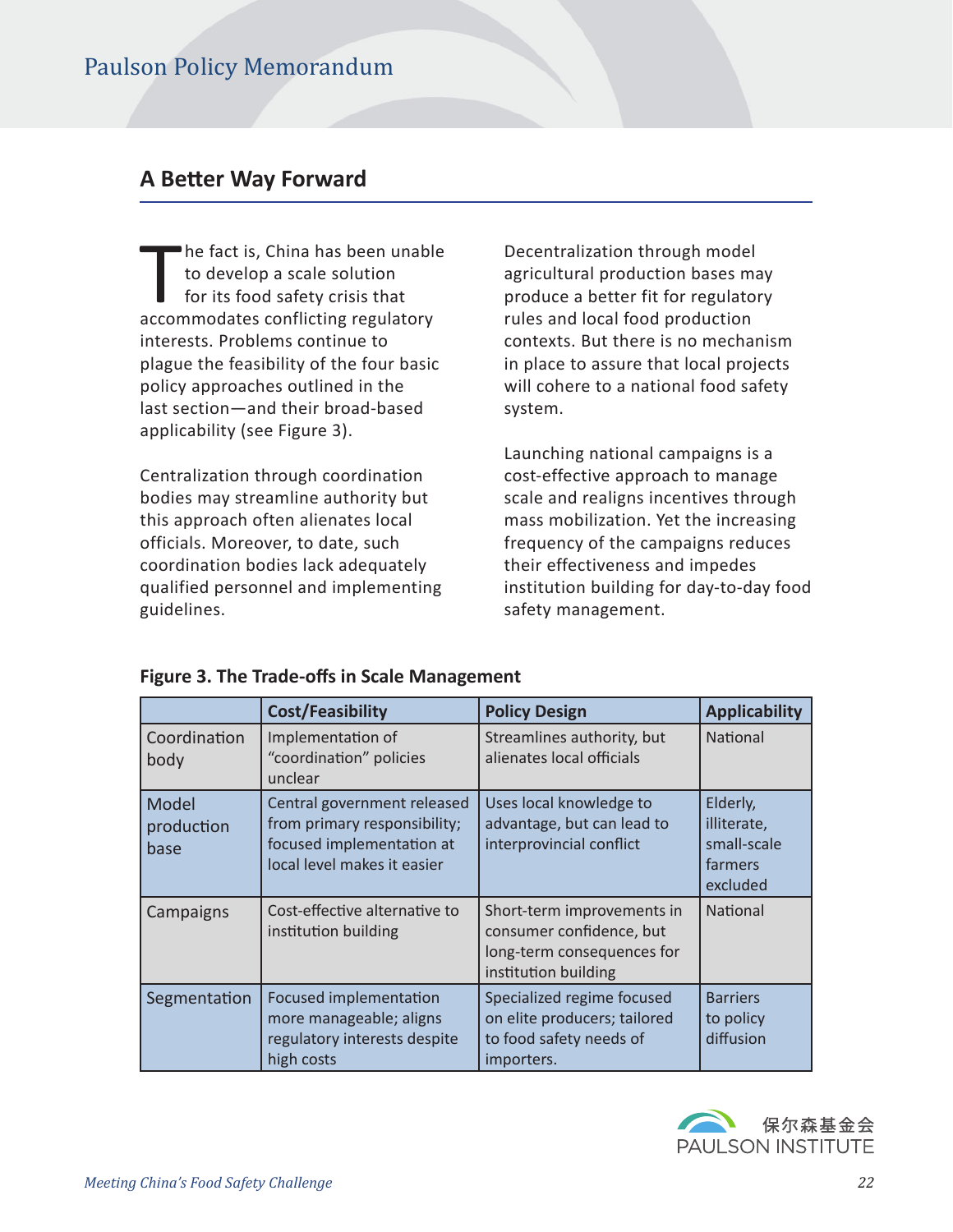Regulatory segmentaton reduces administrative complexity by creating focused regulatory regimes that are ring-fenced to deal with the specialized needs of a particular sector; this makes it easier to implement policies. And yet the closed nature of a segmented approach makes it difficult to expand it to other contexts—for example, from the export sector to the domestic sector.

Each food safety approach has its strengths but cannot serve as the core of China's future *natonal* food safety system. The real question to be considered, then, is whether, in its efort to manage scale, China's existng food safety policies can be *combined* in a way that will draw from their strengths while addressing weaknesses.

Indeed, some aspects of centralized and decentralized approaches to food safety might be employed together, thus providing a common regulatory framework while permitting some institutional diversity.

Few countries have the opportunity to build an ideal regulatory system from scratch. And China's food safety system, too, has largely developed in reaction to crises rather than as a matter of rational regulatory design.

Since the 2000s, the central government has restructured the food safety system at least five times in major aspects. And has implemented many more minor reforms. Institutional artefacts from

previous policies mix with new agencies and regulatory actors. The old SFDA offices, which were stripped of their coordinating role in 2008, co-existed with the new FSCs. The recent 2013 food safety re-organization created a new regulatory framework. This included the establishment of the National Health and Family Planning Commission, which is in charge of developing standards, and a restructured CFDA, which is responsible for the implementation of food safety laws. In addition, the Food Safety Law was amended again in late 2015.<sup>87</sup>

Local officials are confronted with conflicting pressures as ministerial and agency roles are shuffled and re-shuffled. Food safety authorities are encouraged to establish their own regulatory rules, only to have their efforts at institution building interrupted by intermittent national campaigns.

But China's decision-makers do have some options:

#### *1. Federal Approaches*

Chinese policymakers may find that the EU's multilevel approach to food safety provides guidance for the effective management of China's own scale problems. As in the EU, a similar approach in China would focus the authority of the central government on managing the "Chinese common market" while facilitating positive integration of provincial food safety systems. Provinces would be empowered to develop their

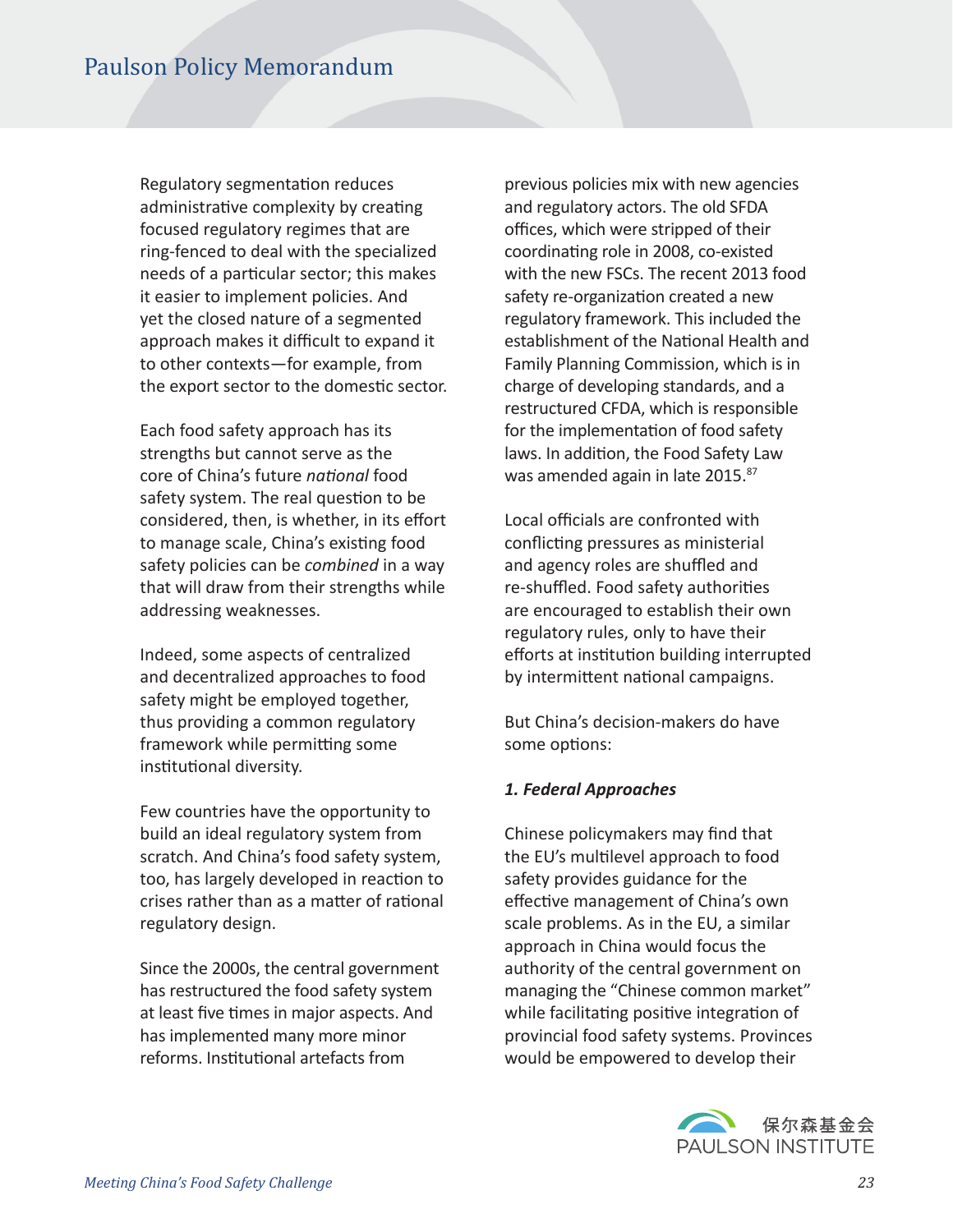own food safety systems but would have to comply with minimum national food standards to engage in commerce in other provincial markets. Lagging provinces would then face competitive pressure to improve food safety for fear of losing access to the national market.<sup>88</sup> As of 2016, Beijing has already engaged in a food safety benchmarking exercise that grades provinces, municipalities, and local areas on their food safety management.

In this approach, provinces would have representation in central level decision-making bodies concerning the development of common market standards, risk assessments, and enforcement policies. As



Photo: Flickr/Will Clayton

interprovincial disputes arise, the central government could intervene to adjudicate diferences in standards and enforcement. The primary political problem of this approach is that the multilevel framework would require a reconfiguration of China's unitary governance structure, but it is worth exploring in various aspects.

#### *2. Mimicking Multlevel Systems*

If the government is unwilling to establish a de jure federal or multilevel system for purposes of promoting food safety, then it could still adopt certain practices

employed in multilevel systems to better cope with the problem of scale.

For example, China should certainly engage in a fundamental restructuring of its food safety apparatus from the central government down to the localities. Centralizing and decentralizing gradualist reforms have only complicated food safety enforcement. Instead, the state needs to ascertain the strengths and weaknesses of each level of government in regulatory

> action, and then designate regulatory authority accordingly.

Practical modes of coordination across governments and between diferent levels of governments need to be explained in concrete terms—

for example, sharing of resources, information processing, and so on.

At the same time, the central government must refrain from unilateral regulatory actions in the form of campaigns, and instead provide support for local institutional capacity building. The central government should largely dedicate itself to auditing subnational units.

#### **3. Standard Setting**

Standard setting should reflect the reality of China's production and administrative system. Complex

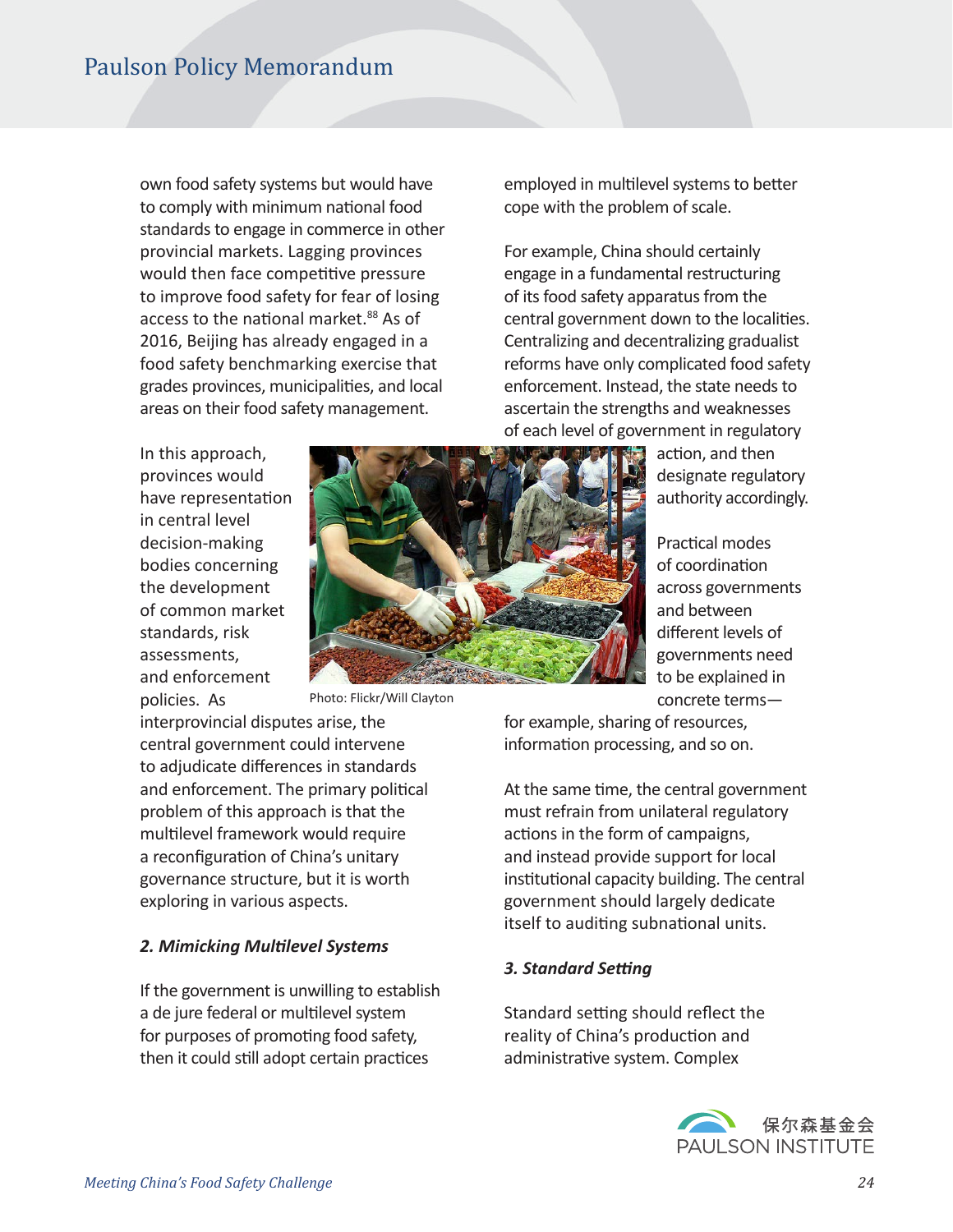standards devised at the center in Beijing should be reframed as aspirational *goals* rather than as hard and formal *targets*.

In this approach, standards development should actively reflect how local governments operating in diverse circumstances can eventually achieve these standards in a step-by-step fashion over several years.

#### *4. Encouraging Regulatory Debate and Diversity*

Ultimately, a multilevel forum in which regulators at diferent levels can freely deliberate and discuss emerging problems needs to be developed. In addition, regulators of the same level

of government should be encouraged to meet and discuss the challenges they face, and share successful and unsuccessful approaches to food safety.

Obviously, reform of the regulatory bureaucracy is just one part of the solution to China's food safety problem. Other solutions should include publicprivate collaborations, improved supply chain management, broad-based agricultural development, and thirdparty certification. Taken together, all of these could help to build a more effective food safety system. Getting food safety policy right in China will require a more nuanced understanding of the country's scale, and thus the unique trade-offs its policymakers must face.

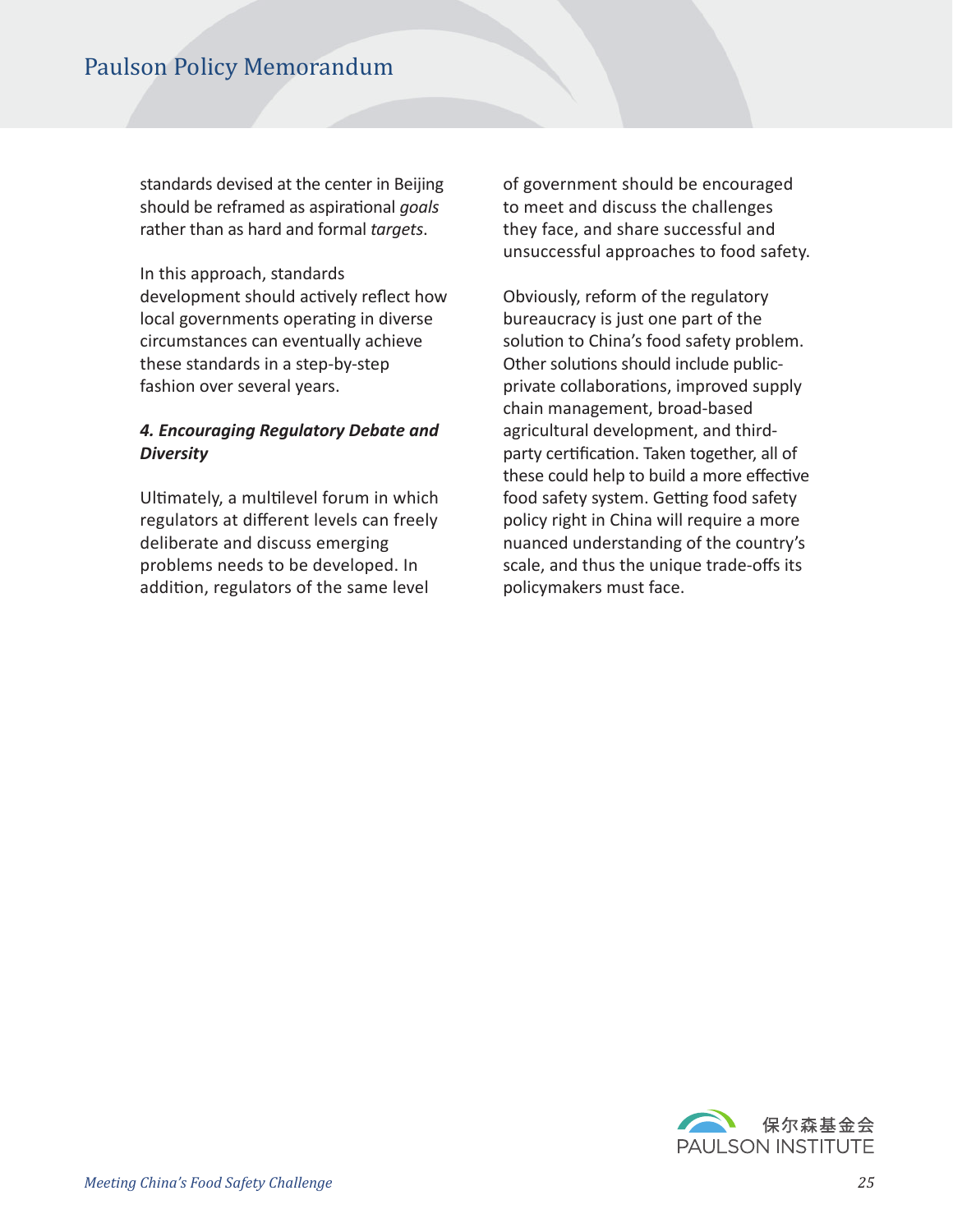### **Endnotes**

<sup>1</sup> Zhou, Wenting, "Food Safety Complaints More Common," *China Daily*, November 1, 2011, <u>http://www.</u> chinadaily.com.cn/business/2011-11/01/content\_14012784.htm.

2 Huang, Yanzhong, "Fatal Mispercepton: How Unsafe Is China's Food?" Council on Foreign Relatons: *Asia Unbound*, htp://blogs.cfr.org/asia/2013/07/10/fatal-mispercepton-how-unsafe-is-chinese-food/.

<sup>3</sup> In my forthcoming book, On Feeding the Masses: An Anatomy of Regulatory Failure in China(Cambridge University Press), I discuss other aspects of China's scale problem: (1) the challenge of developing policies that operate effectively at multiple scales (central, provincial, prefectural, county) simultaneously; (2) the difficulty of identifying at what level a policy problem is emerging and which level of government is best suited to solving that problem; and, (3) the complexity of identfying and addressing scale externalites (i.e. when policies at one scale adversely affect governance at other scales).

<sup>4</sup> In other work, I refer more specifically to the problems with "partial" centralization and decentralization. A topic that is discussed extensively in my forthcoming book.

<sup>5</sup> For the EU, see Alemanno, Alberto, "Solving the Problem of Scale: the European Approach to Import Safety and Security Concerns," in Cary Coglianese, Adam M. Finkel and David Zaring (eds.), *Import Safety: Regulatory Governance in the Global Economy*, Philadelphia: University of Pennsylvania Press; for the US, see GAO (US Government Accountability Office), "Federal Oversight of Food Safety," Testimony before the Subcommittee on Oversight and Investgatons, Commitee on Energy and Commerce, House of Representatves, htp://www.gao. gov/assets/130/120329.html; for India, see Umali-Deininger, Dina, and Mona Sur, "Food Safety In A Globalizing World: Opportunities and Challenges for India," paper presented at the International Association of Agricultural Economists Conference, Gold Coast, Australia, 12–18 August 2006.

6 Gale, Fred, and Jean C. Buzby, "Imports From China and Food Safety Issues," *Economic Informaton Bulletn* 52, 1-30, 2009.

7 Interview with independent laboratory president, Qingdao, Shandong, 23 September 2011; interview with US agricultural ataché, Beijing, July 2007.

<sup>8</sup> Alemanno, Alberto, "Solving the Problem of Scale: the European Approach to Import Safety and Security Concerns," in Cary Coglianese, Adam M. Finkel and David Zaring (eds.), *Import Safety: Regulatory Governance in the Global Economy*, Philadelphia: University of Pennsylvania Press.

<sup>9</sup> Meador, Melida, and Jie Ma, "The Food Safety Management System in China," FAIRS Subject Report, Global Agricultural Information Network Report No. CH13020.

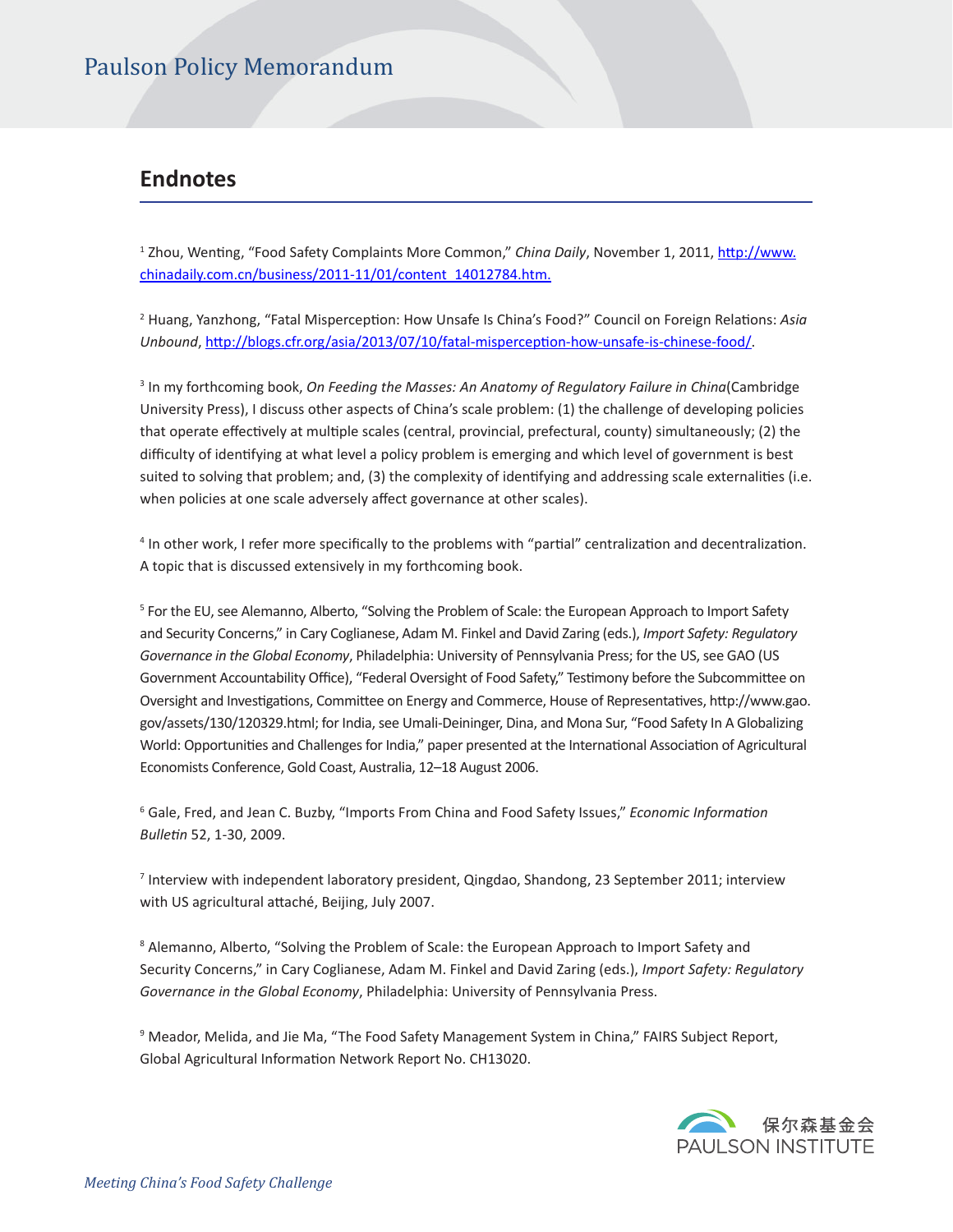<sup>10</sup> DeLisle, Jacques, "The Other China Trade Deficit," in Cary Coglianese, Adam M. Finkel and David Zaring (eds.), *Import Safety: Regulatory Governance in the Global Economy*, Philadelphia: University of Pennsylvania Press.

<sup>11</sup> Dyer, Geof, "China Arrests 774 in Crackdown," *Financial Times*, October 29, 2007, htp://www.f.com/ cms/s/0/1acf1f42-865f-11dc-b00e-0000779fd2ac.html#axzz2VYjmrM45. Hu Yinan, and Lei Hou. 2009. "Vice Premier to Head Food Safety Commission," *China Daily*, March 9, 2009, htp://www.chinadaily.com. cn/china/2009-03/09/content\_7554541.htm.

12 Roberts, Dexter, "China Sets Up a Food Safety Super-Regulator," *Bloomberg Businessweek*, March 14, 2013, http://www.businessweek.com/articles/2013-03-14/china-sets-up-a-food-safety-super-regulator.

<sup>13</sup> Huang, Yanzhong, "Fatal Misperception: How Unsafe Is China's Food?" Council on Foreign Relations: Asia *Unbound*, htp://blogs.cfr.org/asia/2013/07/10/fatal-mispercepton-how-unsafe-is-chinese-food/. Calvin, Linda, Fred Gale, Dinghuan Hu and Bryan Lohmar, "Food Safety Improvements Underway in China," *Amber Waves* 4(5), 16-21.

<sup>14</sup> Yang, Guobin, "Contesting Food in the Chinese Media: Between Hegemony and Counter-Hegemony," The China Quarterly 214, 337–355, 2013; Balzano, John, "China's Food Safety Law: Administratve Innovation and Institutional Design in Comparative Perspective," Asian-Pacific Law & Policy Journal 13(2), 23-80, 2012.

<sup>15</sup> Liu, Peng, "Tracing and Periodizing China's Food Safety Regulation: A Study on China's Food Safety Regime Change," *Regulaton and Governance,* 4(2), 244–260, 2010.

<sup>16</sup> Yan, Yunxiang, "Food Safety and Social Risk in Contemporary China," *The Journal of Asian Studies,* 71(3), 705-729, 2012.

<sup>17</sup> Lewis, John P., "Some Consequences of Giantism: the Case of India," *World Politics*, 43(3), 367-389,1991.

18 Smil, Vaclav, "Who Will Feed China?" *The China Quarterly* 143, 801–813,1995.

19 Hsueh, Roselyn, *China's Regulatory State: A New Strategy for Globalizaton*, Cornell University Press, 2011.

 $20$  Liu, Peng, "Tracing and Periodizing China's Food Safety Regulation: A Study on China's Food Safety Regime Change," *Regulaton and Governance* 4(2), 244–260, 2010; Wei Shiping.,"China's Food Industry Reports Healthy Progress," Beijing Youth Daily, December 12<sup>th</sup>, 2002, http://www.china.org.cn/ archive/2002-01/15/content\_1025275.htm.

<sup>21</sup> Zhang, Q. Forrest, and John A. Donaldson, "From Peasants to Farmers: Peasant Differentiation, Labor Regimes, and Land-Rights Insttutons in China's Agrarian Transiton," *Politcs & Society* 38(4), 458–489, 2010.

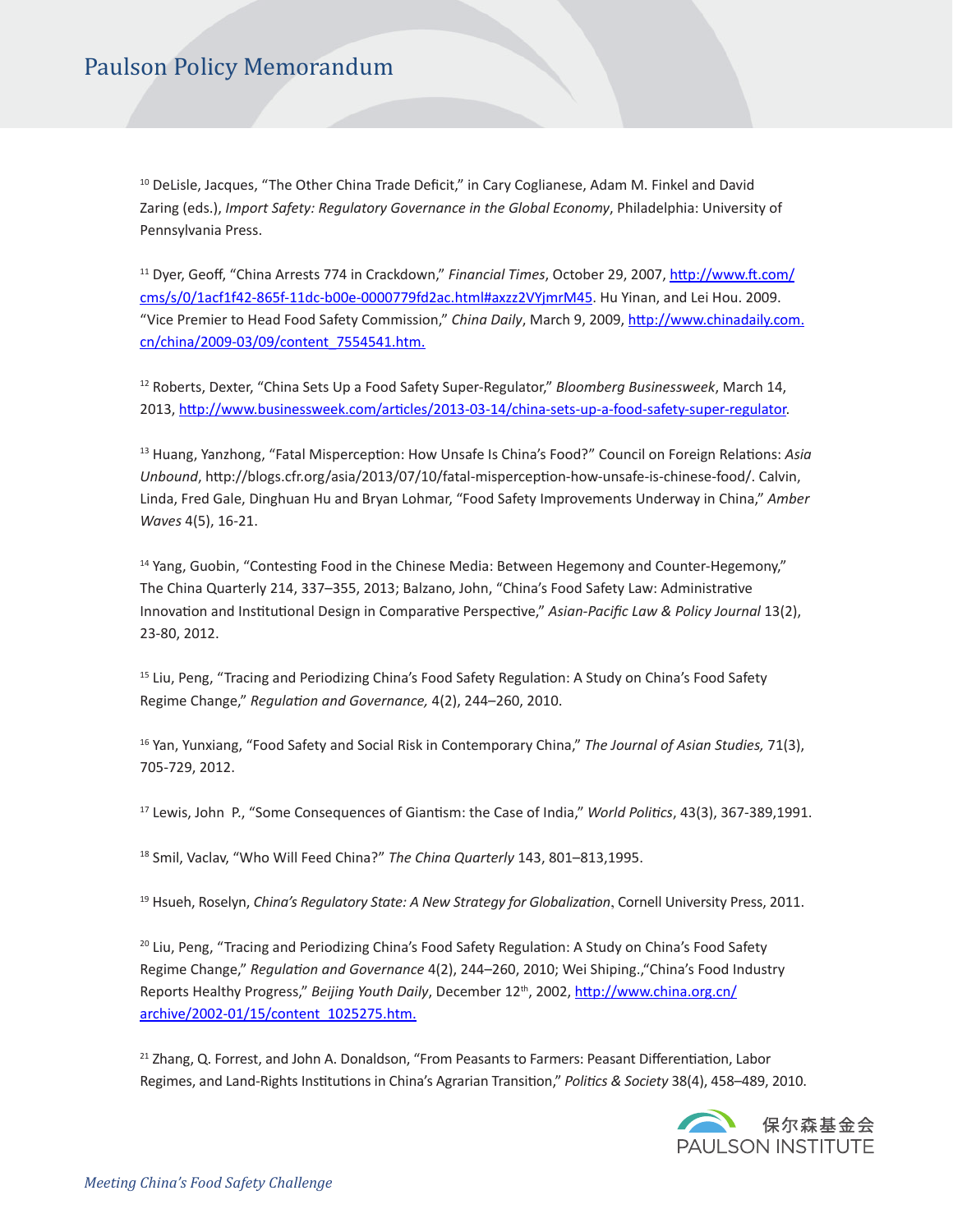<sup>22</sup> Huang, Philip, "China's New-Age Small Farms and Their Vertical Integration: Agribusiness or Co-Ops?" *Modern China* 37(2) 107-134, 2011.

<sup>23</sup> Yan, Yunxiang, "Food Safety and Social Risk in Contemporary China," *The Journal of Asian Studies* 71(3), 705-729, 2012.

 $24$  Ibid.

 $25$  Prior to 2003, a mix of food safety policies was implemented regarding market access and monitoring. For a detailed account of food safety developments prior to the early 2000s, see Liu Peng, "Tracing and Periodizing China's Food Safety Regulaton: A Study on China's Food Safety Regime Change," *Regulaton and Governance* 4(2), 244–260, 2010.

 $26$  The SFDA had struggled to coordinate the food safety system since its establishment. In 2007, the SFDA's head, Zheng Xiaoyu, was executed for corruption, which led a reshuffling of the SFDA's portfolio. By 2008, the MOH had acquired much of the SFDA's former food safety roles.

<sup>27</sup> For in-depth discussions of the cadre evaluation system and its effect on policy implementation, see Landry, Pierre F., *Decentralized Authoritarianism in China*, New York: Cambridge University Press , 2008.

<sup>28</sup> ADB (Asian Development Bank), SFDA (State Food and Drug Administration) and WHO (World Health Organisaton),*The Food Safety Control System of the People's Republic of China*, Beijing: ADB, 2007.

 $29$  Interview with SFDA, Ningxia, 16 November 2011; interview with provincial-level officials, multiple ministries, Ningxia, 16 November 2011.

 $30$  Interview with dragonhead enterprise executives, Ningxia, 16 November 2011.

<sup>31</sup> Interview, SFDA, Ningxia.

32 Balzano, John, "China's Food Safety Law: Administrative Innovation and Institutional Design in Comparatve Perspectve," *Asian-Pacifc Law & Policy Journal* 13(2), 23-80, 2012.

<sup>33</sup> Interview with SFDA central government official, Beijing, 19 May 2009.

34 Interview with county AQSIQ official, Yunnan, 14 July 2011.

 $35$  Interview with agricultural county bureau chief, 2 April 2011; interview with fishery bureau chief, Sichuan, 4 May 2011.

<sup>36</sup> Interview, fishery bureau chief, Sichuan.

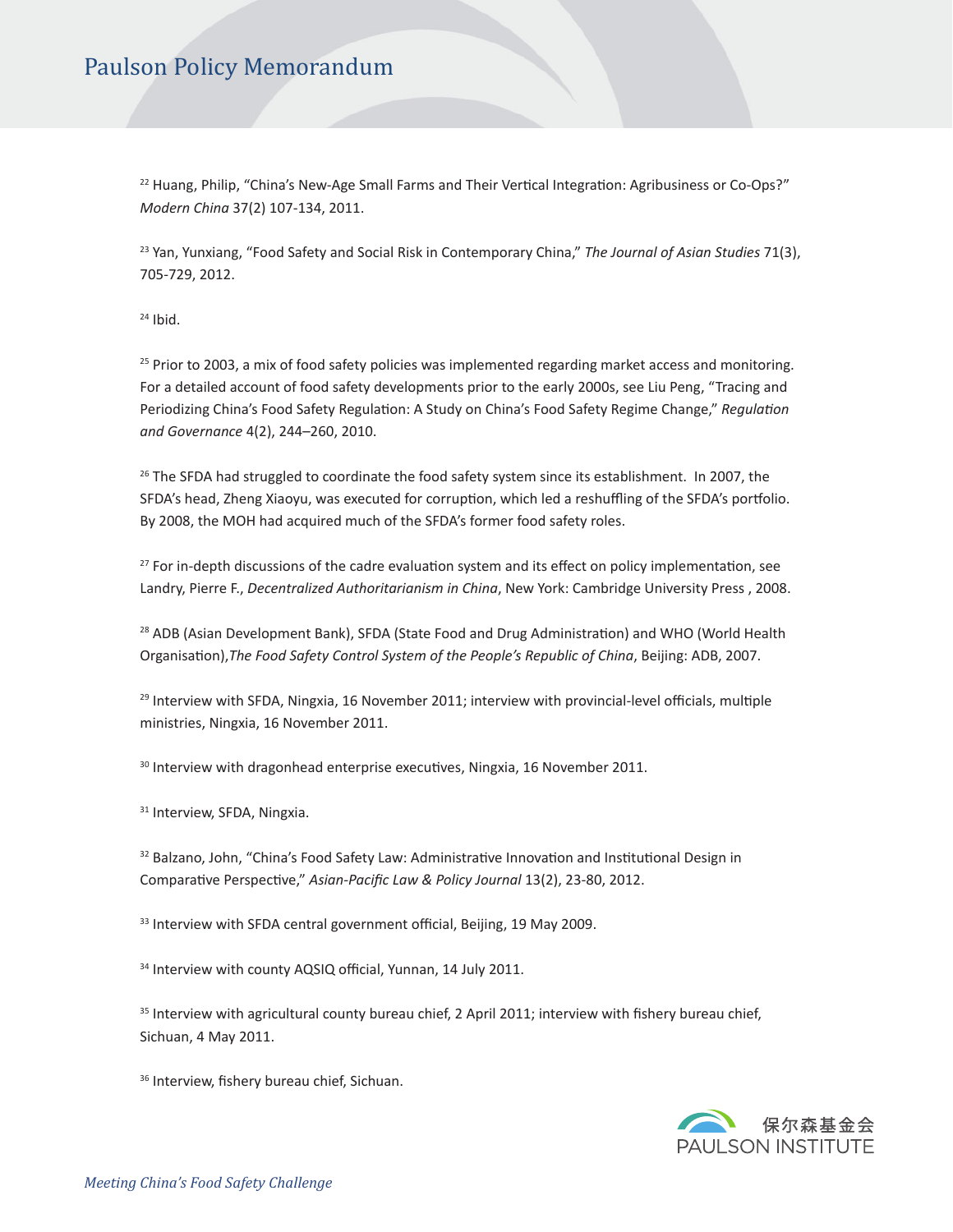<sup>37</sup> Interview with food safety policy researcher, Zhejiang University, Hangzhou, Zhejiang, 5 December 2010.

<sup>38</sup> Interview with FSC county food safety officials, Sichuan, 13 December 2011.

<sup>39</sup> Yang, Lijie, Yongzhong Qian, Chen Chen and Fang Wang, "Assessing the Establishment of Agro-Food Control Systems Based on Relevant Officials' Survey in China," *Food Control*, 26(2), 223-230, 2012.

<sup>40</sup> Interview, FSC county food safety officials, Sichuan.

 $41$  Ibid.

<sup>42</sup> Balzano, John, "New Layers of China's Food Safety Regulaton," *Forbes*, September 20th, 2015, https://www.forbes.com/sites/johnbalzano/2015/09/20/new-layers-of-chinas-food-safetyregulaton/#57701d9a361d.

<sup>43</sup> Calvin, Linda, Fred Gale, Dinghuan Hu and Bryan Lohmar, "Food Safety Improvements Underway in China," *Amber Waves* 4(5), 16-21.

44 Ministry of Agriculture, "National Modern Agriculture Development Plan (2011-2015)," http://english. agri.gov.cn/hottopics/five/201304/t20130421\_19482.htm.

<sup>45</sup> "Green Development of Food Producton," *People's Daily,* August 15th, 2012, htp://news.hexun. com/2012-08-15/144755593.html.

<sup>46</sup> State Council, "White Paper on Food Quality and Safety," htp://www.china.org.cn/english/ news/221274.htm.

<sup>47</sup> Han, Jun (ed.), *Report on Food Safety in China*, China Social Sciences Academic Press, 2007.

<sup>48</sup> Interview with township official, Sichuan, 7 April 2011.

 $49$  Interview with agricultural county bureau official, Zhejiang, 12 October 2011.

<sup>50</sup> Interview, fishery bureau chief, Sichuan.

 $51$  Interview with dragonhead executive, Ningxia, 15 November 2011.

52 Thompson, Drew, and Ying Hu, "Food Safety in China: New Strategies," *Global Health Governance* 1(2), 1-19, 2007. China watchers will recall that, in the early 1980s, local protectonism balkanized China's internal market for certain resources.

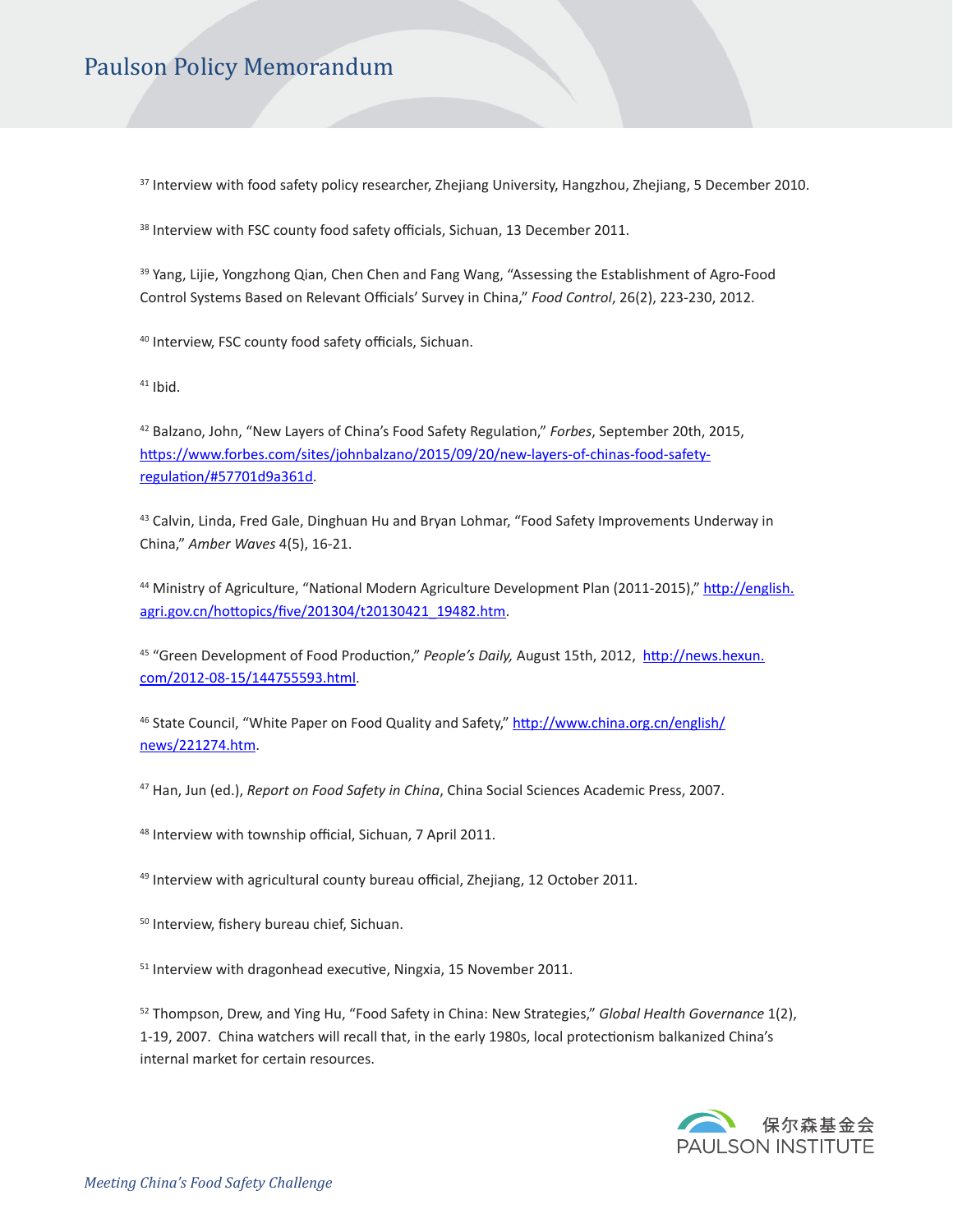<sup>53</sup> "Shandong Bans Sales of Contaminated Turbot," *Xinhua*, htp://www.china.org.cn/english/ health/189526.htm.

<sup>54</sup> Interview with food safety expert, Qingdao, Shandong, 18 September 2011.

<sup>55</sup> Interview with township official, Yunnan, 18 July 2011; interview with township official, Yunnan, 19 July 2011.

<sup>56</sup> Heilmann, Sebastan and Elizabeth J. Perry (Eds.), *Mao's Invisible Hand: the Politcal Foundatons of*  Adaptive Governance in China, Harvard University Press, 2011.

<sup>57</sup> "Over 100 Arrested for Making New-Type 'Guter Oil'," *Xinhua,* April 3rd, 2012, htp://news.xinhuanet. com/english/china/2012-04/03/c\_131504678.htm*.* 

<sup>58</sup> Interview with independent producers, Jiangsu, 15 September 2011.

<sup>59</sup> Yao, Peishuo, "Beijing Promises to Take Food Safety Seriously," *China News*, htp://fnance.chinanews. com/jk/2012/07-03/4005579.shtml.

 $60$  XX County Annual Food Safety Work Plan, "Food Safety Document No. 10," from author's personal collection.

 $61$  "More than 540,000 Grassroots Officials Punished for Discipline Violations," Xinhua, October 11<sup>th</sup>, 2012, http://news.xinhuanet.com/english/china/2012-10/11/c\_131900598.htm. Accessed 11 June 2013.

62 XX County Campaign Report, "Food Safety Document No. 87," from author's personal collection.

 $63$  XX Township Food Safety Work Report, "Food Safety Document No. 82," from author's personal collection.

<sup>64</sup> Heilmann, Sebastan and Elizabeth J. Perry (Eds.), *Mao's Invisible Hand: the Politcal Foundatons of Adaptve Governance in China*, Harvard University Press, 2011. For a discussion regarding the potentally negative effects of campaigns, see Wedeman, Andrew, "Anticorruption Campaigns and the Intensification of Corruption in China," *Journal of Contemporary China* 14.42: 93-116. On campaign governance and its competitive role with institutionalization of a professionalized bureaucracy, see Trevaskes, Susan, "Courts on the Campaign Path in China: Criminal Court Work in the 'Yanda 2001' Ant-Crime Campaign," *Asian Survey* 42.5 (2002): 673-693.

 $65$  Interview with township official, Sichuan, 6 March 2011; interview, county AQSIQ official, Yunnan.

<sup>66</sup> Interview, independent producers, Jiangsu.

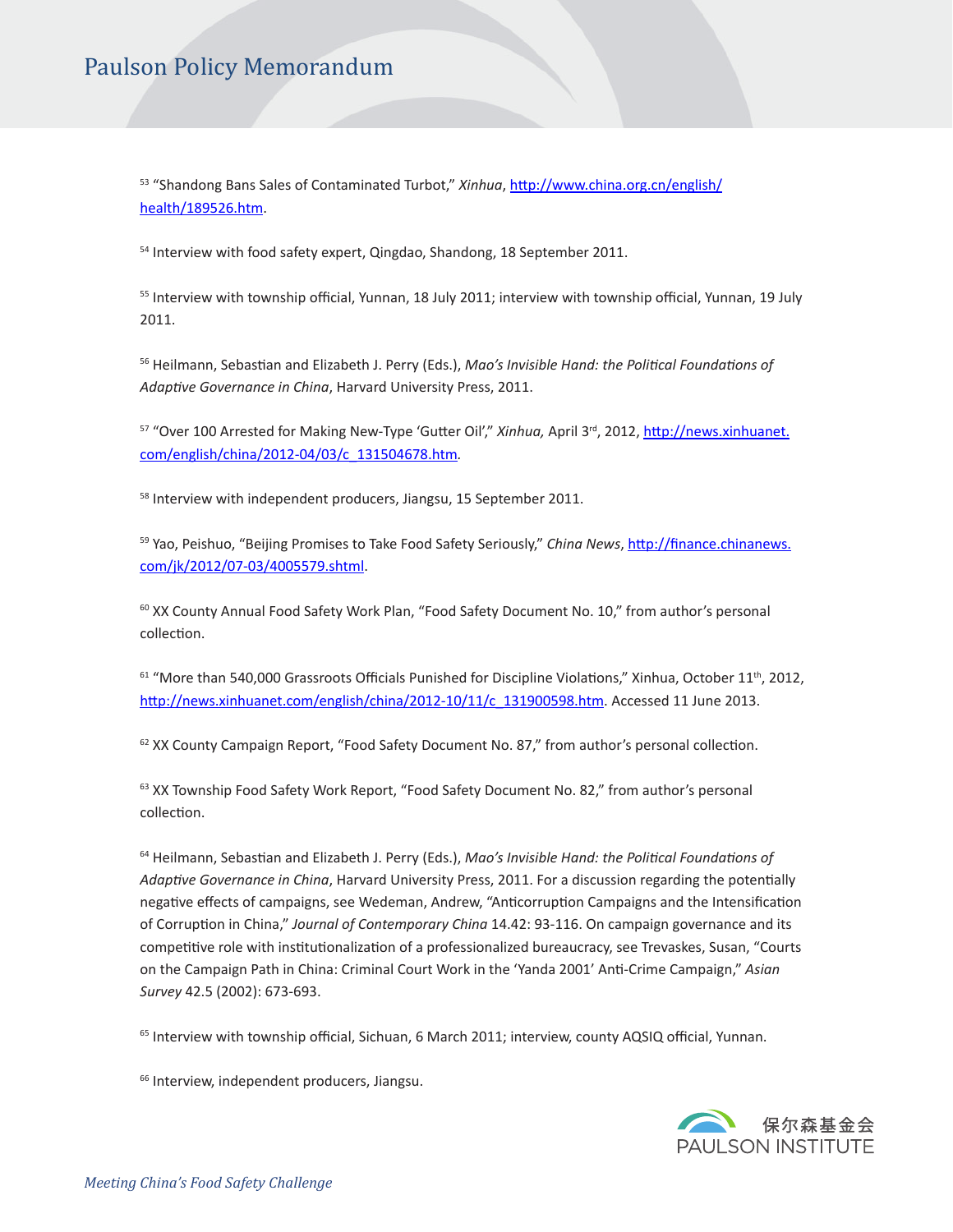<sup>67</sup> Interview with producer association leader, Yunnan, 18 July 2011; "China Makes Arrests over Food," Wall *Street Journal*, August 5th, 2011, htp://online.wsj.com/artcle/SB100014240531119038856045764877805 29072912.html.

<sup>68</sup> Interview with cooperative member, Sichuan, 2 April 2011.

69 Interview, FSC county food safety officials, Sichuan; interview, county AQSIS official, Yunnan.

<sup>70</sup> Interview, county AQSIS official, Yunnan.

<sup>71</sup> Interview with township husbandry chief, Yunnan, 15 July 2011.

<sup>72</sup> State Council, "White Paper on Food Quality and Safety," http://www.china.org.cn/english/ news/221274.htm.

 $73$  United Nations, Office of Resident Coordinator in China, "Occasional Paper: Advancing Food Safety in China," United Nations, Beijing, https://archive.org/stream/365292-advanicng-food-safety-inchina/365292-advanicng-food-safety-in-china\_djvu.txt.

<sup>74</sup> General Administration of Quality Supervision, Inspection and Quarantine, "Administrative Provisions on Filing of Export Food Production Enterprises," http://en.ciqcid.com/Zjl/Comprehensives/51829.htm.

<sup>75</sup> State Council, "White Paper on Food Quality and Safety," http://www.china.org.cn/english/ news/221274.htm.

 $76$  Interview with EU food safety official, Beijing, 13 April 2011.

 $77$  The recent 2010 US Food Safety Modernization Act has specified more stringent requirements.

<sup>78</sup> Chen, Kevin, Yongfu Chen and Minjun Shi, "Japanese Safety Regulation System on Imported Foods and Vegetables Pestcide Residues Standards," in Zihui Huang, Kevin Chen, and Minjun. Shi (eds.), *Food Safety: Consumer, Trade, and Regulaton Issues*, Zhejiang University Press, 2005.

 $79$  United Nations, Office of Resident Coordinator in China, "Occasional paper: Advancing food safety in China," United Nations, Beijing, https://archive.org/stream/365292-advanicng-food-safety-inchina/365292-advanicng-food-safety-in-china\_djvu.txt; Calvin, Linda, Fred Gale, Dinghuan Hu and Bryan Lohmar, "Food Safety Improvements Underway in China," *Amber Waves* 4(5), 16-21.

80 Interview with food safety auditor, Qingdao, Shandong, 29 November 2011; interview with exporter, Qingdao, Shandong, 22 September 2011; interview with export–import food producer, Qingdao, Shandong, 18 September 2011.

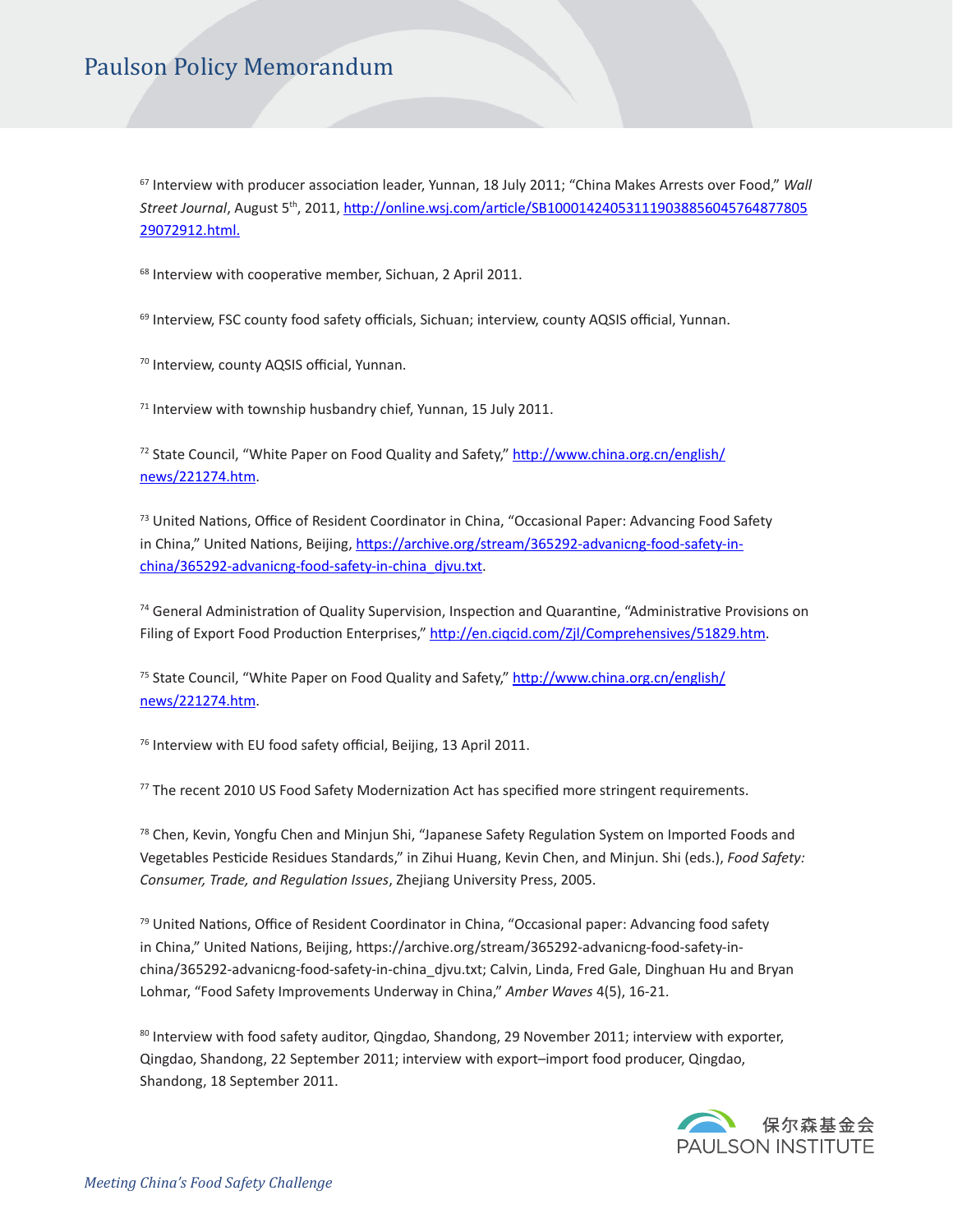81 Interview, export-import food producer, Qingdao.

82 Interview, independent laboratory president, Qingdao.

 $83$  Ibid.

84 Interview, exporter, Qingdao; interview, export–import food producer, Qingdao; interview with export company "F," Qingdao, Shandong, 19 September 2011.

<sup>85</sup> Interview with exporter, Qingdao, Shandong, 22 September 2011.

 $86$  Ibid.

<sup>87</sup> Balzano, John,"Three Things to Watch for in Chinese Food Safety Regulaton in 2014," *Forbes*, February 5, 2014, http://www.forbes.com/sites/johnbalzano/2014/02/05/three-things-to-watch-for-in-chinese-foodsafety-regulation-in-2014/.

88 As of August 2016, Beijing engaged in a process of benchmarking food safety performance across provinces, municipalities and other localities - presumably to create competitive pressures to improve regulatory oversight.

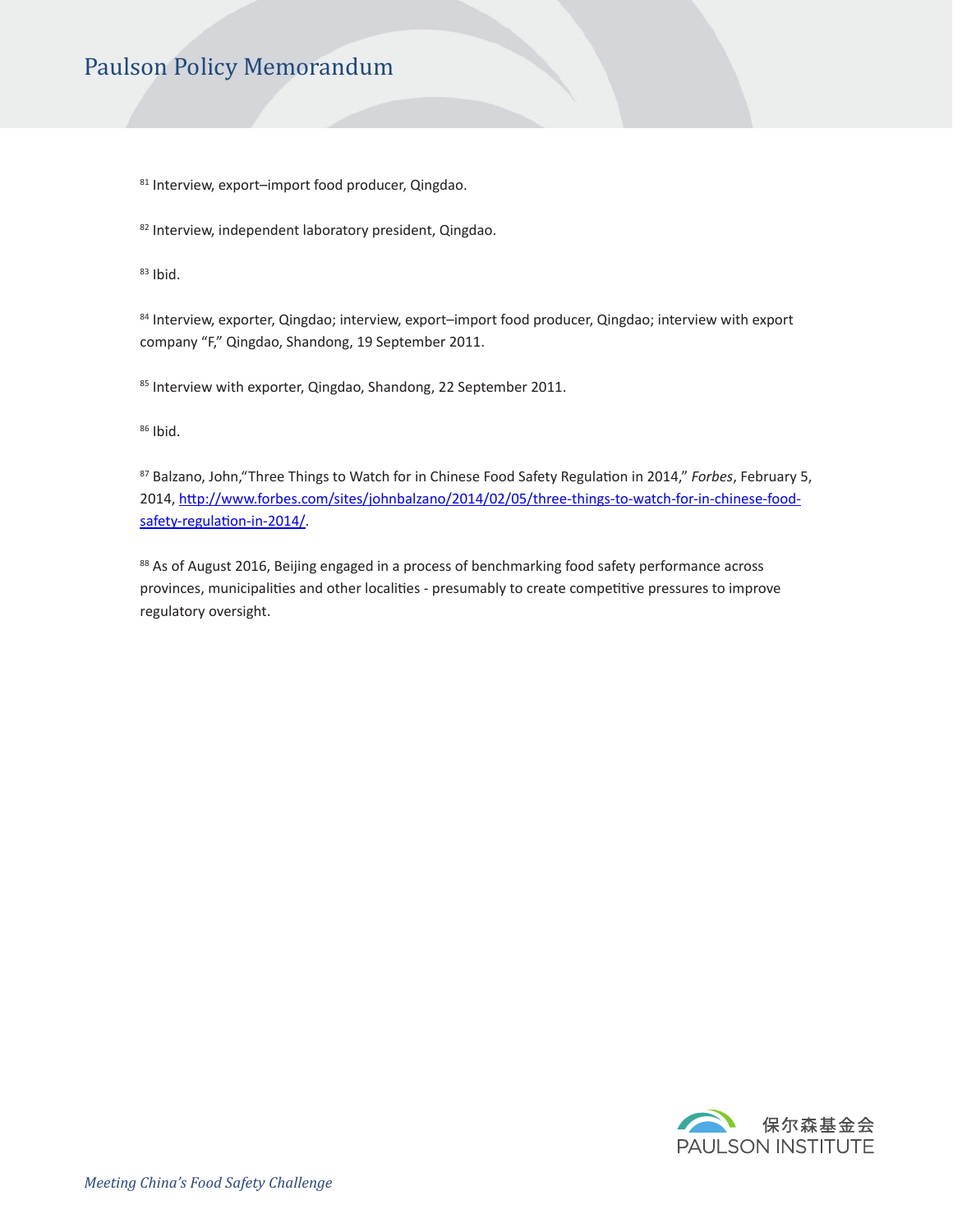### **About Policy Memoranda**

Paulson Policy Memoranda are concise, prescriptive essays. Each memorandum is written by distinguished specialists and addresses one specific public policy challenge of relevance to the aims of The Paulson Institute.

Policy Memoranda offer background and analysis of a discrete policy challenge but, most important, offer realistic, concrete, and achievable prescriptions to governments, businesses, and others who can effect tangible and positive policy change.

The views expressed in Paulson Policy Memoranda are the sole responsibility of the authors.

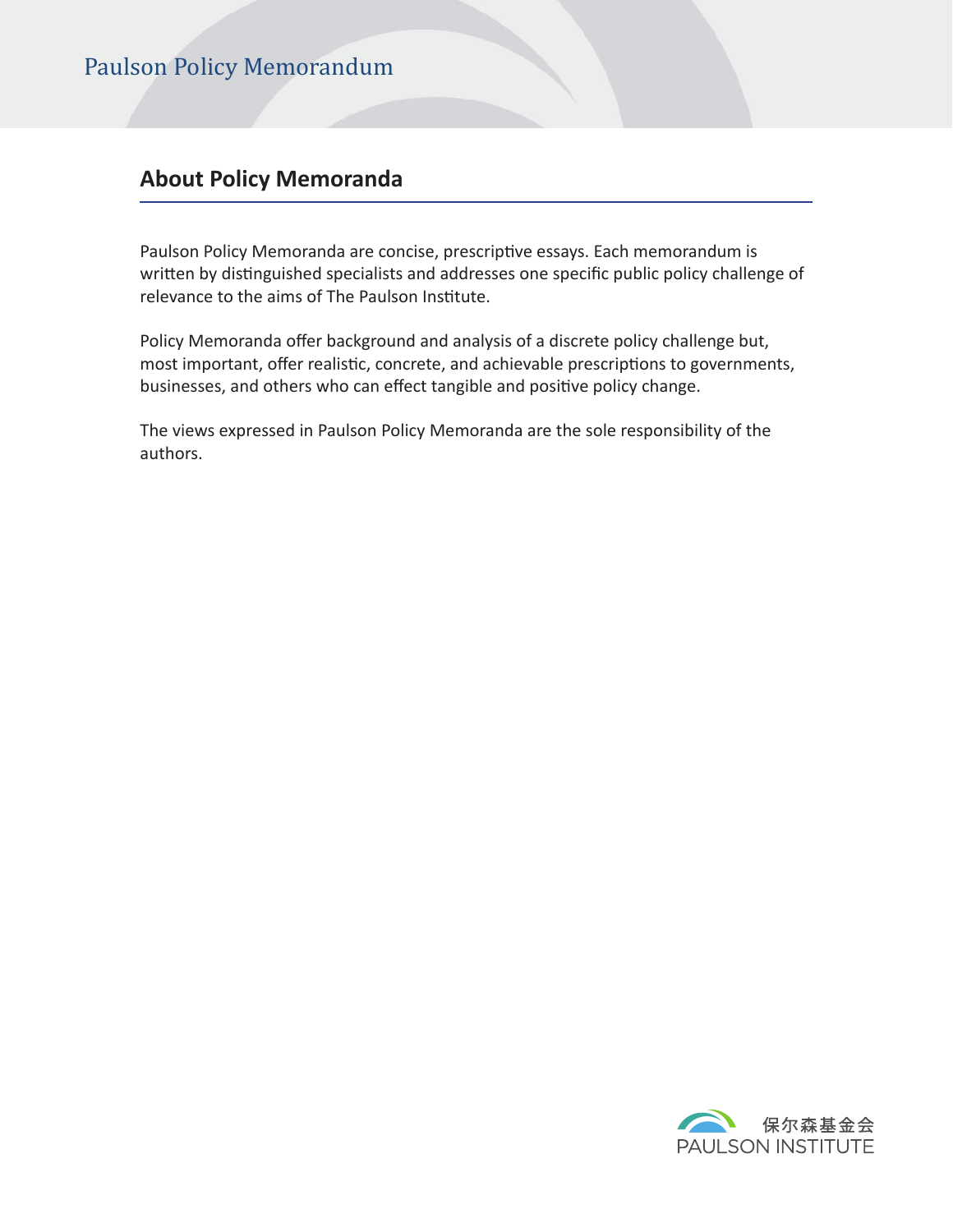### **About The Paulson Institute**

The Paulson Insttute, an independent center located at the University of Chicago, is a non-partisan institution that promotes sustainable economic growth and a cleaner environment around the world. Established in 2011 by Henry M. Paulson, Jr., former US Secretary of the Treasury and chairman and chief executive of Goldman Sachs, the Insttute is commited to the principle that today's most pressing economic and environmental challenges can be solved only if leading countries work in complementary ways.

For this reason, the Insttute's inital focus is the United States and China—the world's largest economies, energy consumers, and carbon emiters. Major economic and environmental challenges can be dealt with more efficiently and effectively if the United States and China work in tandem.

#### **Our Objectives**

Specifcally, The Paulson Insttute fosters internatonal engagement to achieve three objectives:

- To increase economic activity—including Chinese investment in the United States—that leads to the creation of jobs.
- To support urban growth, including the promotion of better environmental policies.
- To encourage responsible executive leadership and best business practices on issues of international concern.

#### **Our Programs**

The Insttute's programs foster engagement among government policymakers, corporate executives, and leading international experts on economics, business, energy, and the environment. We are both a think and "do" tank that facilitates the sharing of real-world experiences and the implementation of practical solutions.

Insttute programs and initatves are focused in fve areas: sustainable urbanizaton, cross-border investment, climate change and air quality, conservaton, and economic policy research and outreach. The Insttute also provides fellowships for students at the University of Chicago and works with the university to provide a platorm for distinguished thinkers from around the world to convey their ideas.